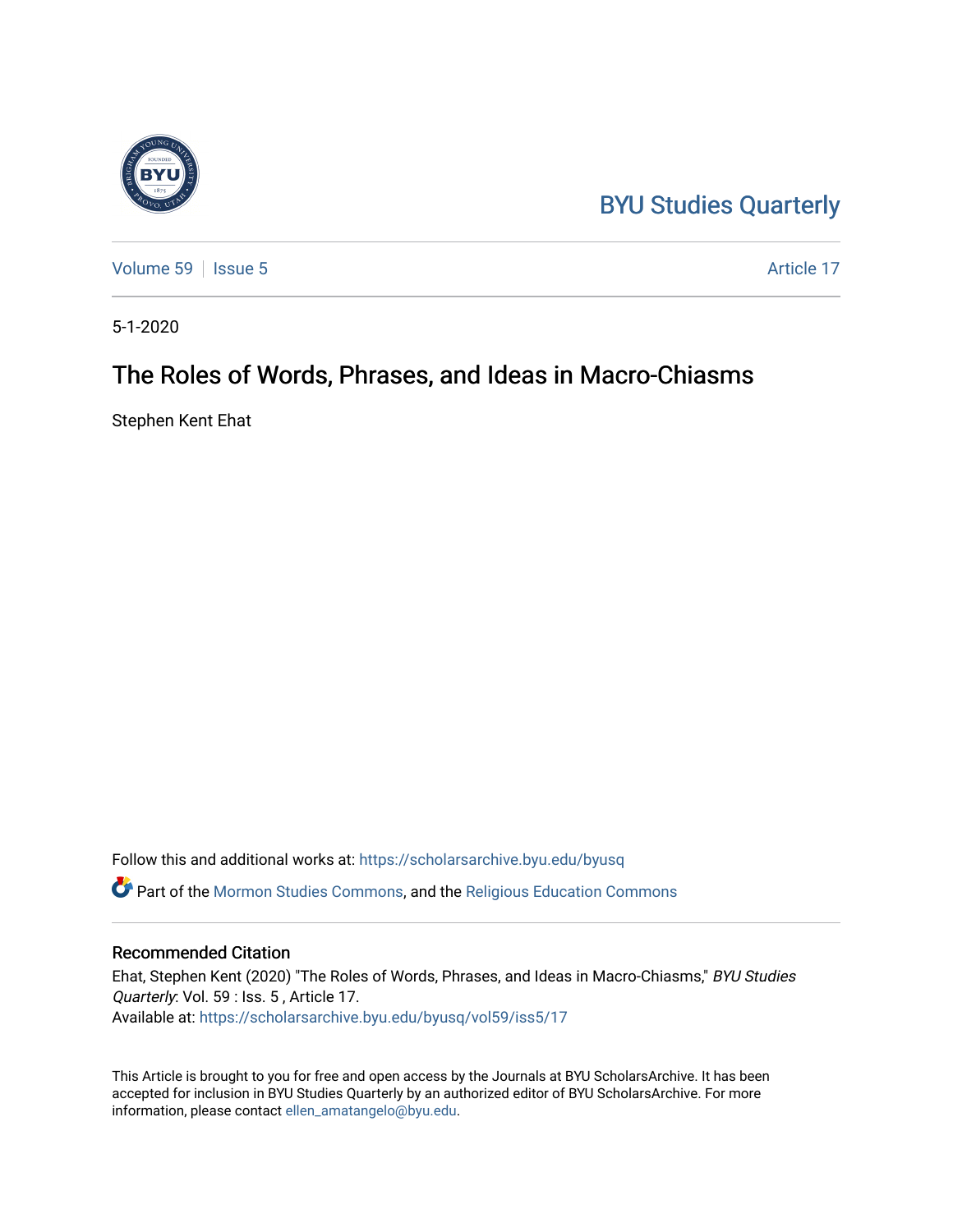# **The Roles of Words, Phrases, and Ideas in Macro-Chiasms**

*Stephen Kent Ehat*

What roles do *words, phrases,* and *ideas* play in large-scale chiasms  $\sqrt{ }$  and in the analysis of their form? Just as words and phrases play different roles in language generally, so too they may play different roles in their contributions to chiastic forms. In the analysis of the criteria used in evaluating a text for the presence of phrase-based chiasms and conceptual, idea-based chiasms, the analyst may see different roles played by words and phrases, depending on whether the pattern is a word-based or clause-based chiasm or a conceptual, idea-based chiasm. Analysis of texts in light of the general criteria for detecting a chiasm evaluating the likelihood of its existence and weighing the strength of its form—thus needs to allow latitude for words and phrases to play different roles and to manifest various levels of importance in the form.

This paper will analyze and compare six large-scale chiasms found in the following works: (1) Psalm 23; (2) the book of Genesis; (3) Luke's Travel Narrative; (4) Lev 24:13–23; (5) Ezek 20:3–31; and (6) Alma 36. The discussion aims to shed light on the interrelated roles that words, phrases, and ideas play in chiastic analysis, especially when implementing the criteria of "density," "dominance," and "mavericks."1 First, it will be shown that Ps 23 manifests repetition of only one substantive word (stated once at the beginning and once at the end, with a related word uttered once at the center), forming a chiasm based on the reversed repetition of other linguistic features (such as meter<sup>2</sup>) and constituting a *conceptual* chiasm—even without repetition of any other words, dominant or otherwise. Next, the book of Genesis will be discussed, where a few words and phrases manifest a chiasm within a very large text, which may have

*BYU Studies Quarterly 59, supplement (2020)* 319

1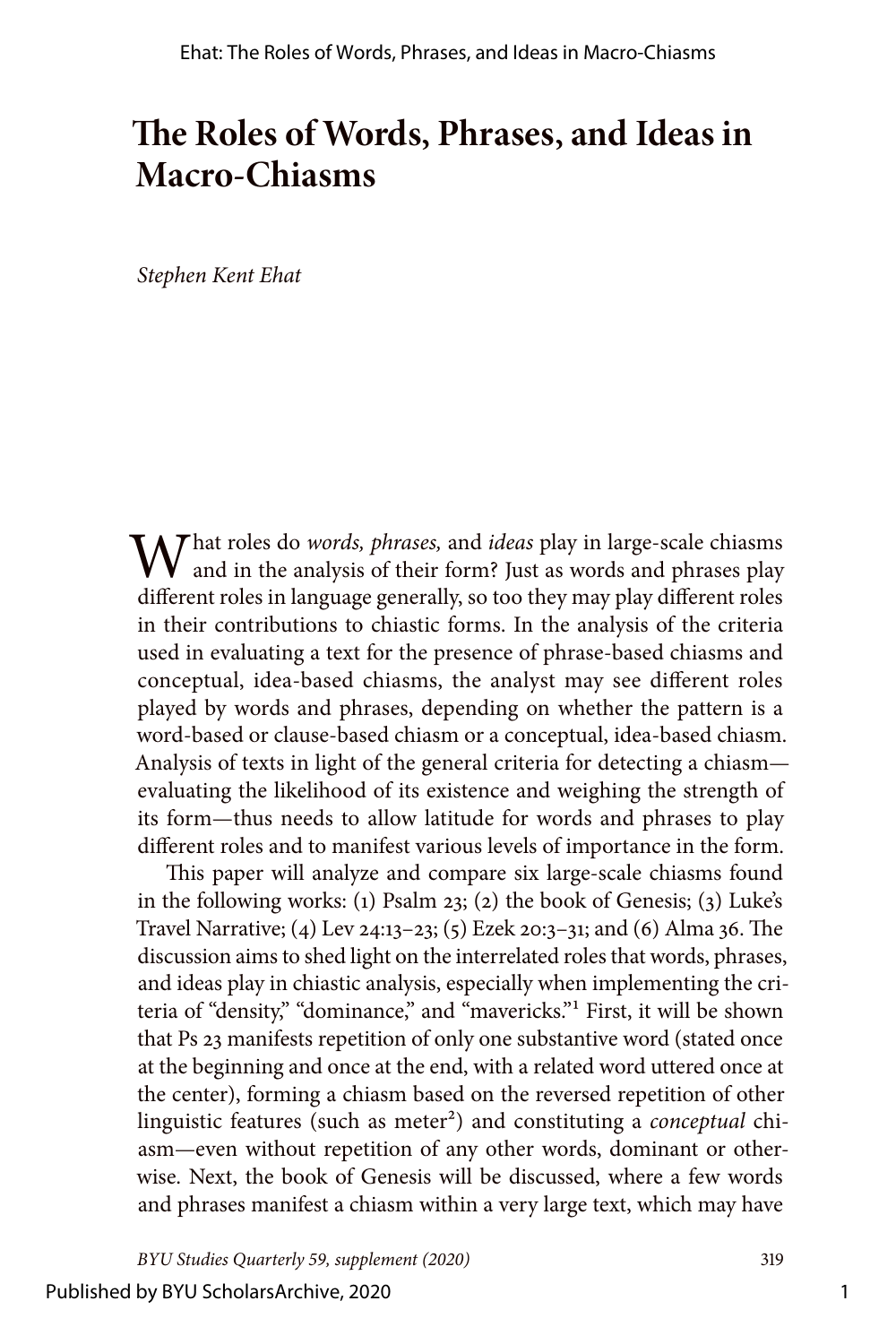resulted either from the original composition or from later editing. Third, in Luke's Travel Narrative, it will be seen that two or even three chiastic patterns may be simultaneously evidenced in this text. In this example, words that are generally considered dominant may be dominant for one of the patterns and not for the other. Finally, this paper will explore the three additional large-scale chiasms found in Lev 24:13–23, Ezek 20:3–31, and Alma 36. These examples demonstrate that macro-chiasms based on reversed repetition of phrases and ideas may exist in a text with dominant phrases appearing elsewhere in the text outside of the pattern but which neither detract from the existence of the pattern nor constitute mavericks challenging its existence. The discussion of the large-scale chiasm of Alma 36, which is based on reversed repetition of phrases, may be seen to co-exist with and, of course, serve as a foundation for a conceptual chiasm of overarching ideas.

## **Psalm 23**

W. Creighton Marlowe argues that Ps 23 is a conceptual chiasm formed by the repetition of parallel *ideas* stated in reversed order,<sup>3</sup> enhanced by a most important inclusio (demarcating the opening and closing of the chiastic pattern with references to "the Lord" in vv. 1 and  $6$ ),  $4$  and complemented by the central "thou" (*attah*)—referring to the Lord—in v. 4. Interestingly, in the text of Psalm 23, there is otherwise virtually no repetition of identical words. Indeed, only four words are repeated identically in the entire psalm—all other words appear only once. Two of those four repeated words, however, are of utmost significance. *Yahweh* appears in verses 1 and 6 and those two appearances in the extremes are complemented by the word *attah* in the middle—*attah* meaning "thou" or "you" (referring to Yahweh)—part of the central phrase "for thou art with me." Indeed, the phrase "for thou"—*kî attah*—is the very middle phrase of the entire psalm. "For thou" appears only one other place, also in verse 4 (part of a smaller concentric structure within the central element of the overall chiastic structure). The only other two words that repeat are *lo* (meaning "not") in verses 1 and 4 and the word *yom* (meaning "days") in verse 6. The chiasm is structured mainly on ideas instead of on words. The following is Marlowe's proposal:

A **Complete provision:** "Yahweh is my shepherd; [therefore] I shall not want. . . . He makes me lie down in green pastures; he leads me beside still waters."  $(vv. 1-2)$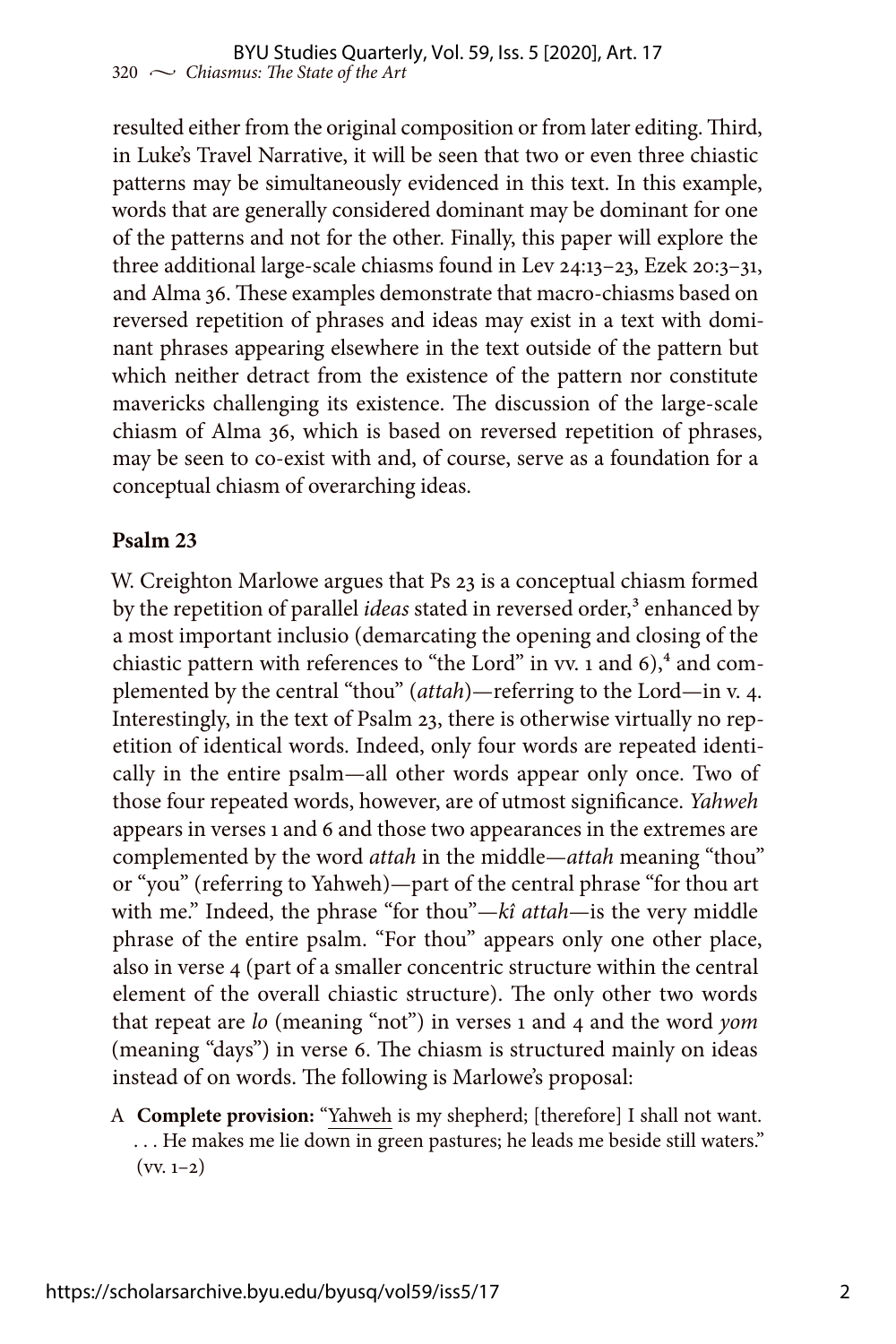- B **Purposeful restoration:** "He restores me: He leads me in right paths for his name's sake." (v. 3)
	- C **No need for fear:**
		- a **Our need for rescue:** "Even though I walk through the darkest valley,"
			- b **How to wait for rescue:** "I fear no danger, for you are with me;"
		- aʹ **His ability to rescue:** "your rod and your staff—they comfort me." (v. 4)
- Bʹ **Purposeful renewal:** "You prepare a table before me in the presence of my enemies; you anoint my head with oil; my cup overflows." (v. 5)
- Aʹ **Continual provision:** "Surely goodness and mercy shall follow me all the days of my life, and I shall dwell in the house of Yahweh my whole life long."  $(v. 6)^5$

## **Genesis**

Yehuda T. Radday has identified a conceptual chiasm encompassing the entire book of Genesis (A B C D Bʹ Dʹ Cʹ Bʹ Aʹ) and reports having discerned a further chiastic pattern underlying and co-existing with the conceptual chiasm (1 2 3 4 5 . . . 9 9 . . . 5 4 3 2 1).<sup>6</sup>

## A **Poetry (ch. 1)**

- 1 "his daughter-in-law" (Tamar) (11:31)
- B **"Descent" into Egypt (12:10–20)**
	- 2 "the land could not support both of them dwelling together" (13:6)
		- 3 "the Canaanite and the Pherizite" (13:7)
			- 4 "which cannot be numbered for multitude" (16:10)
	- C **Solemn change of name: "no longer shall your name be . . . but . . ." (17:5—Abram-Abraham)**

### D **Circumcision (17:23)**

- 5 "the firstborn daughter" (19:31)
	- 6 "last night" (19:34)
		- 7 "seize by force" (21:25)
			- 8 "be a witness" (21:30)

## Bʹ **"Ascent" from Egypt (22)**

- 9 "the Lord . . . grant me success" (24:12)
- $9'$  "the Lord . . . grant me success" (27:20<sup>7</sup>)
- 8ʹ "be a witness" (31:52)

```
 6ʹ "last night" (31:29)
```
- 5ʹ "the firstborn daughter" (29:26)
	- 7ʹ "seize by force" (31:31)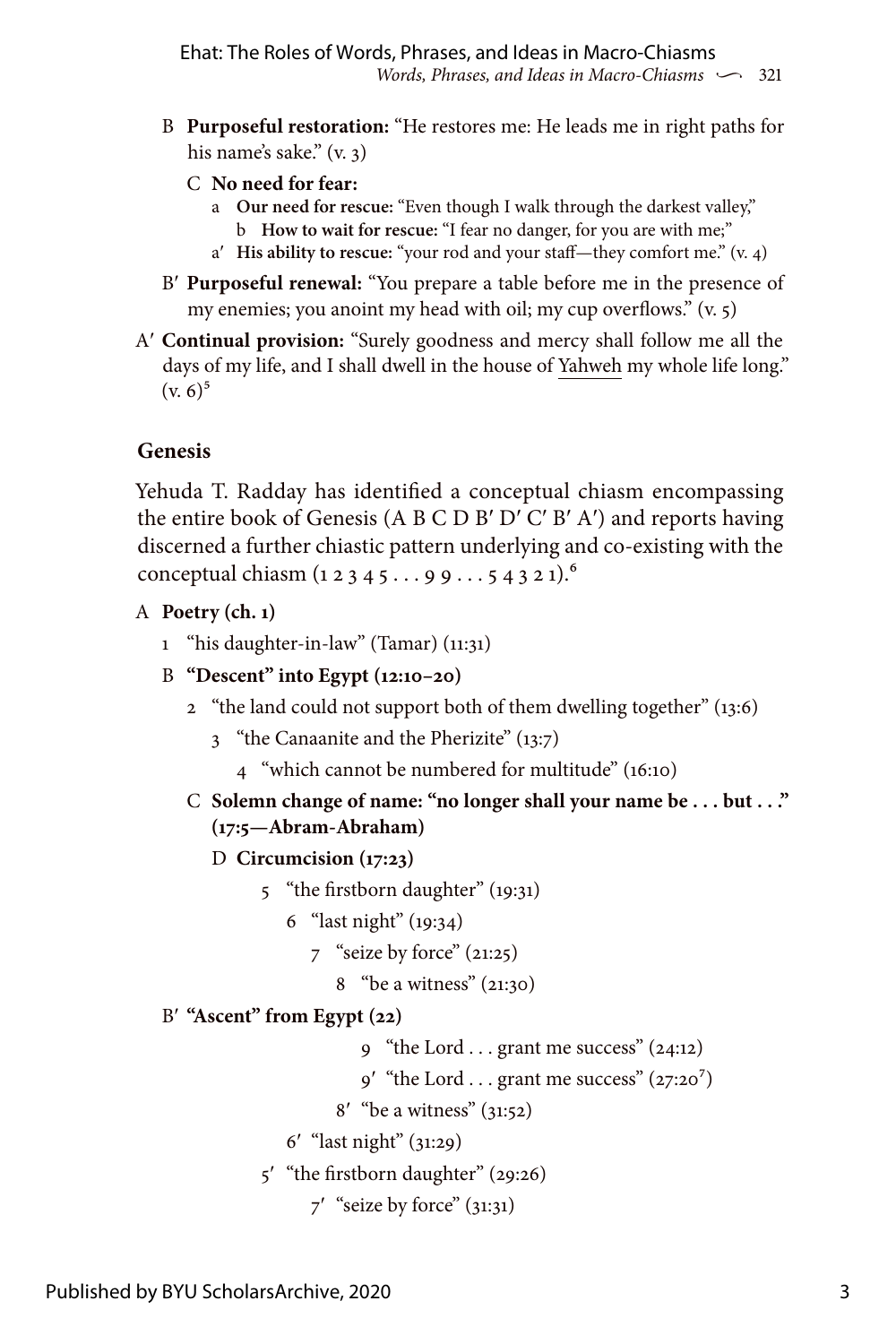- 4ʹ "which cannot be numbered for multitude" (32:12)
- 3ʹ "the Canaanite and the Pherizite" (34:30)
- Dʹ **Circumcision (34:14 ff.)**
- Cʹ **Solemn change of name: "no longer shall your name be . . . but . . ." (35:10—Jacob-Israel)**
- 2ʹ "the land could not support both of them dwelling together" (36:7)

#### Bʹ **"Descent" into Egypt (37:36)**

1ʹ "his daughter-in-law" (Sarah) (38:24)

#### Aʹ **Poetry (ch. 49:1–27)**

The reader of Genesis might note that the repeated and reversed phrases (from 1 to 9 and from 9 to 1) do not combine to tell an *account* based on the phrases employed (as also will be seen to be the case with Alma 36, below). Nonetheless, the fact remains that what is repeated and reversed in the repetition are phrases, not ideas. And repetition and reversal of the sequence of the phrases simply cannot be denied: elements 5 and 5ʹ ("the firstborn daughter"), for example, are present both in Gen 19:31 and in Gen 29:6 (and nowhere else in scripture). It should be noted that while the numbered phrases catalogued in the above scheme are repeated and reversed within the text of Genesis as it stands today, that is not proof that the original composition set forth the chiasm so identified, for it may have resulted from later redaction or editing. The point here simply is that the chiasm, based on those phrases, appears in the text as we now have it. The absence of density does not detract from the fact that the chiasm is evident. That is to say, the appearance of hundreds, even thousands, of words between each of the numbered elements constituting the phrase-based chiasm has no impact on the presence of the chiastic pattern. It is manifestly present in the received text.

### **Luke's Travel Narrative**

H. Douglas Buckwalter's analysis of Luke's Travel Narrative, Luke 9:51–  $19:27$  (see structure below<sup>8</sup>), reveals what he perceives to be an overall seven-element concentric structure for the entire text of those ten central chapters of Luke—A B C D Cʹ Bʹ Aʹ. When we look at each of the larger elements he proposes, we see that Buckwalter also has proposed substructures on lower levels,<sup>9</sup> such as the directly parallel substructures designated abcd-abcd forming the central element D of his tenchapter macro-chiasm: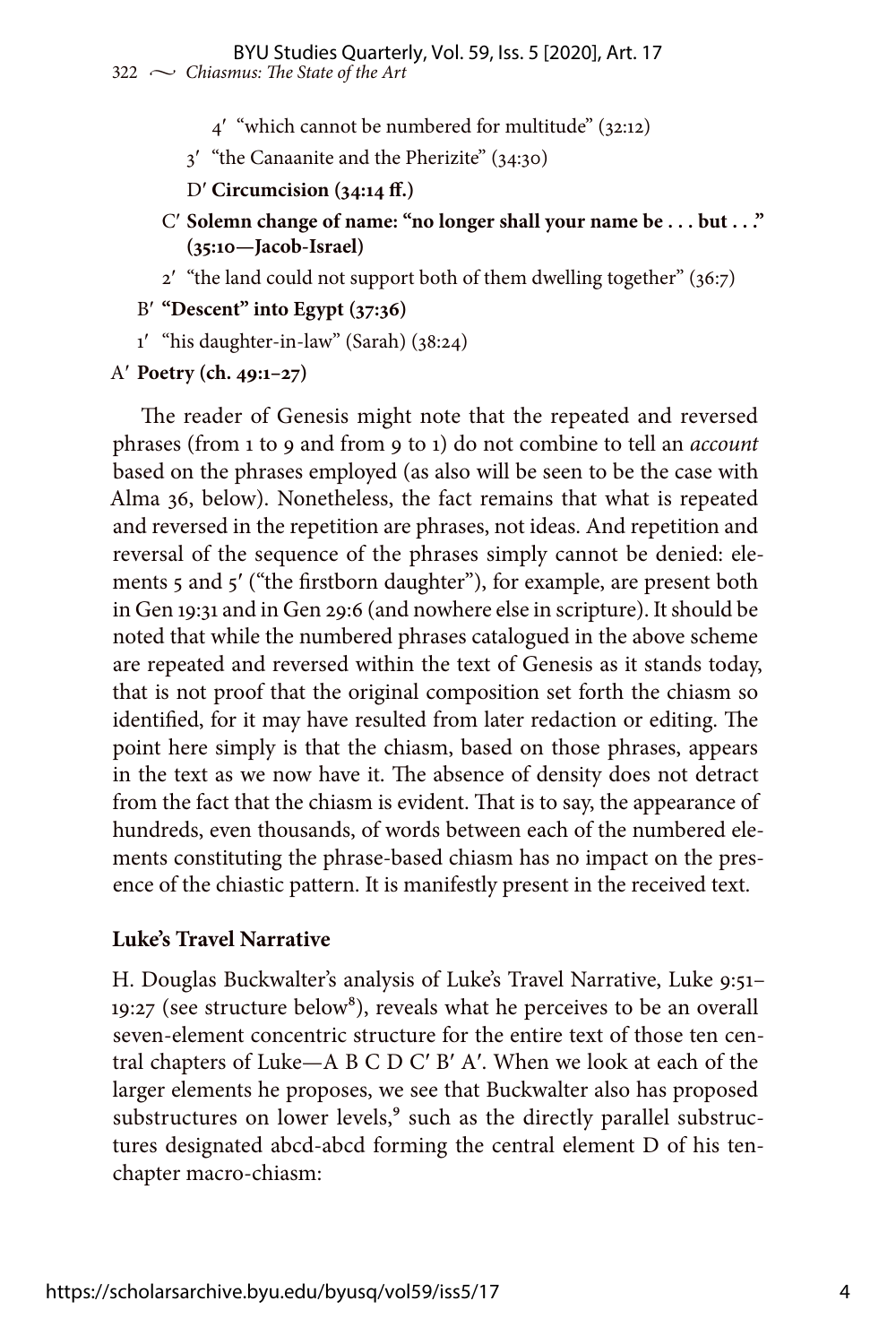*Words, Phrases, and Ideas in Macro-Chiasms*  $\sim$  323 Ehat: The Roles of Words, Phrases, and Ideas in Macro-Chiasms

|  | A Mission of Jesus, the rejected Lord, turns toward<br>Jerusalem (9:51-10:37)    | a 9:51-56<br>$b$ 9:57-62<br>$C10:1-12$<br>d 10:13-16<br>$C'$ 10:17-20<br>$b'$ 10:21-24<br>$a'$ 10:25-37                      |
|--|----------------------------------------------------------------------------------|------------------------------------------------------------------------------------------------------------------------------|
|  | B Persistent pursuit of God and Christ mandated by<br>gospel (10:38-11:54)       | a 10:38-42<br>$b_{11:1-13}$<br>$C11:14-23$<br>d $11:24-26$<br>$a'$ 11:27-28<br>b' 11:29-32<br>$c'$ 11:33-36<br>$d'$ 11:37-54 |
|  | C Lessons on money, possessions, and faithful<br>service to Master $(12:1-59)$   | $a 12:1-12$<br>b 12:13-34<br>$b'$ 12:35-48<br>$a'$ 12:49-59                                                                  |
|  | D Repentance of sin and submission to Jesus<br>$(13:1-14:35)$                    | $a 13:1-9$<br>$b_{13:10-17}$<br>$c13:18-21$<br>d 13:22-30<br>$a'$ 13:31-35<br>$b'$ 14:1-6<br>$C'$ 14:7-24<br>$d'$ 14:25-35   |
|  | C' Lessons on money, possessions, and faithful<br>service to Master (15:1-16:31) | $a 15:1-32$<br>$b16:1-13$<br>$a' 16:14-18$<br>$b'$ 16:19-31                                                                  |
|  | B' Persistent pursuit of God and Christ mandated by<br>gospel (17:1-18:8)        | a 17:1-10<br>$b_{17:11-19}$<br>$a'$ 17:20-37<br>$b'$ 18:1-8                                                                  |
|  | A' Mission of Jesus, rejected client king, nears Jerusalem<br>$(18:9-19:27)$     | $a 18:9-14$<br>$b$ 18:15-17<br>$c18:18-30$<br>d $18:31-34$<br>$C'$ 18:35-43<br>$b'$ 19:1-10<br>$a'$ 19:11-27                 |

In **b 13:10–17** (in bold above) of Buckwalter's analysis, the text refers to Jesus healing a crippled woman on the Sabbath and in **b**ʹ **14:1–6** (also in bold above) the text refers to Jesus healing a man with dropsy on the Sabbath. Both events—and the words associated with them—are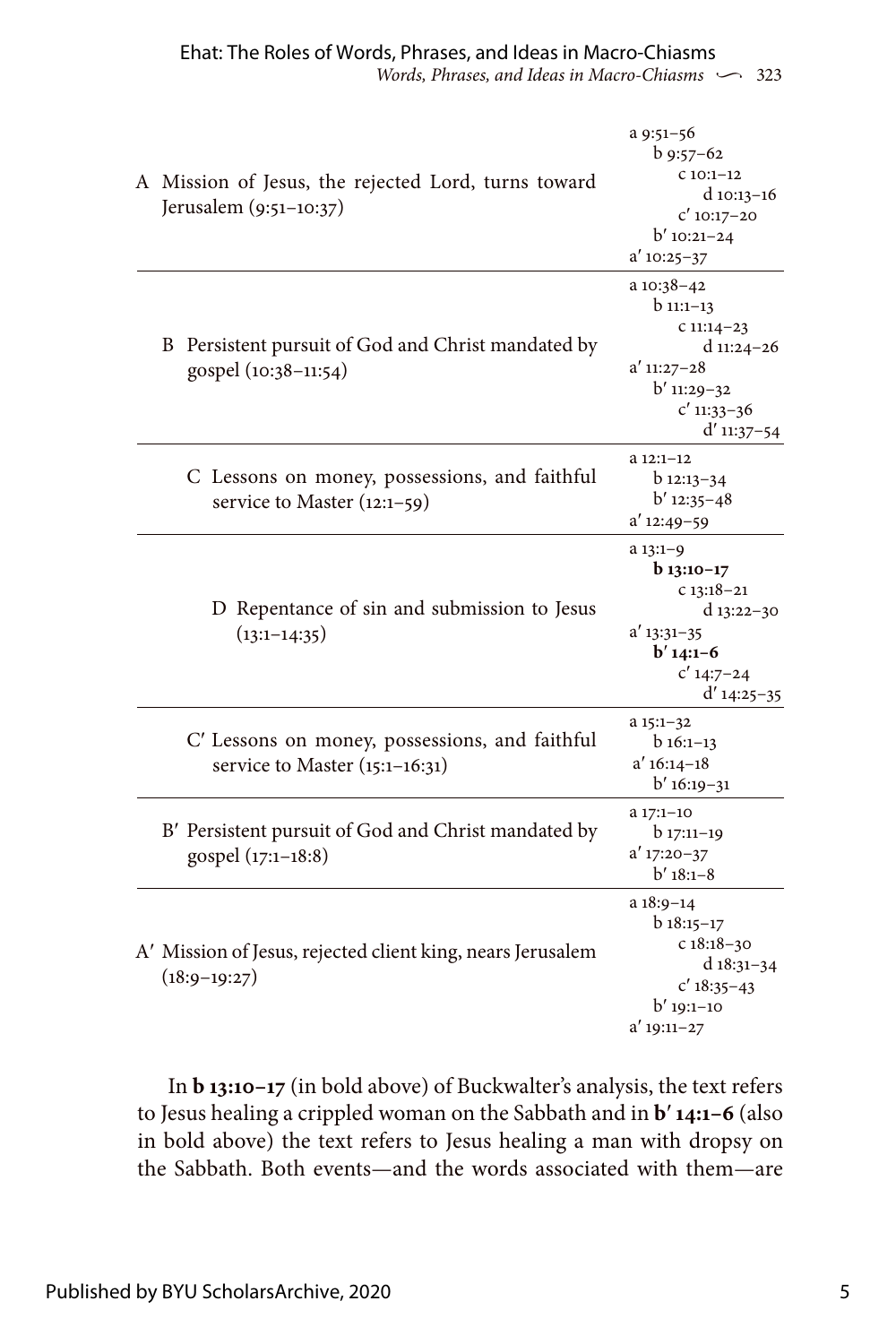significant to identifying correspondences between elements **b** and **b**ʹ of the abcd-abcd parallel structure (all *within* the central D element of the larger seven-part concentric structure). But those events and the words used to recount those events are not significant to establishing the existence of the overall seven-part A B C D Cʹ Bʹ Aʹ structure that otherwise is proposed to span the entire ten chapters. That secondlevel, parallel abcd-abcd structure that Buckwalter proposes within D is defined by repeated keywords and key phrases found within the two halves of the abcd-abcd directly parallel structure: **b**, "on the sabbath" (13:10) and **b**ʹ, "on the sabbath day" (14:1); **b**, "behold, there was a woman" (13:11) and **b**ʹ, "behold, there was a certain man" (14:2); **b**, "which had a spirit of infirmity" (13:11) and **b'**, "which had the dropsy" (14:2); **b**, "he laid his hands on her: and immediately she was made straight" (13:13) and  $\mathbf{b}'$ , "and he took him, and healed him" (14:4);  $\mathbf{b}$ , "ought not this woman . . . be loosed from this bond on the sabbath day?" (13:16) and **b**ʹ, "Which of you shall have an ass or an ox fallen into a pit, and will not straightway pull him out on the sabbath day?" (14:5); and so forth. But those keywords and phrases in **b** and **b**ʹ happen *not* to be the keywords and phrases that figure into the makeup of element D itself, the central element of the longer, overall, seven-part A B C D Cʹ Bʹ Aʹ concentric structure.

This point is seen more clearly when two corresponding elements of the proposed overall, seven-part A B C D Cʹ Bʹ Aʹ concentric structure are compared. Take **A** and **A**ʹ, for example. Buckwalter argues that the concentric structure within element **A** is comprised of the following:

- a Samaritan village refuses to give Jesus lodging because he is traveling to Jerusalem; Jesus graciously moves on to another village (9:51–56)
	- b Jesus teaches on discipleship (in three separate incidents) (9:57–62)
		- c Jesus sends out seventy-two disciples, two-by-two (10:1–12) . . .
			- dʹ CENTER: Jesus pronounces woe upon three unrepentant cities in Galilee—Chorazin, Bethsaida, and Capernaum (10:13–16)
		- $c'$  the seventy-two return to Jesus (10:17–20)...
	- $b'$  Jesus teaches on discipleship (in three comparisons) (10:21–24)
- aʹ Jesus gives the parable of the compassionate Samaritan to show an inquisitive Jewish lawyer that to behave in this neighborly self-sacrificing way toward others knows no ethnic boundaries or racial borders  $(10:25-37)^{10}$

However, Buckwalter's reliance on "Samaritan" in **a** and **a**ʹ, on "discipleship" in **b** and **b**ʹ, and on "sending" and "return" of the "seventy-two"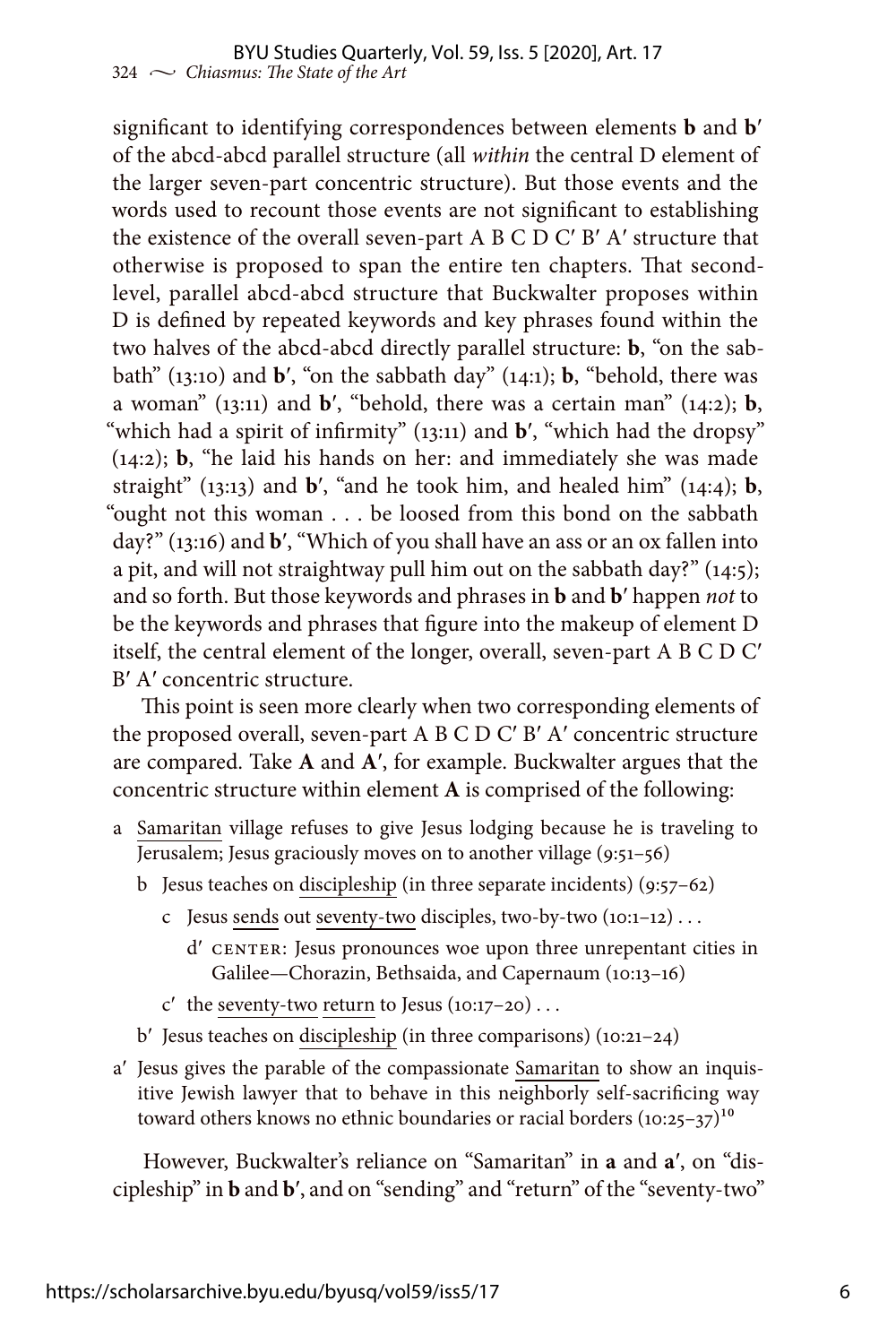in **c** and **c**ʹ is not matched by any reliance on those words or phrases in his analysis of the second-level structure in the corresponding element **A**ʹ, which he argues is comprised of the following concentric structure (which does not mention "Samaritans," "discipleship," or the "sending" or "return" of the "seventy-two"):

- a the parable of the Pharisee and the tax collector is about how the reign of God works: he will justify those who humbly recognize their sinfulness and cry out to him for his mercy and he will withhold his mercy to all the selfrighteous (18:9–14)
	- b Jesus' teaching on little children illustrates entrance into God's kingdom  $(18:15-17)$ 
		- ends (with a key teaching): "truly I say to you, whoever does not receive the kingdom of God as a little child, shall never enter it"
		- c Jesus encounters a wealthy ruler—ends with the ruler not heeding Jesus' counsel and Jesus' teaching on the difficulty of the rich entering the kingdom of God (18:18–30)
			- d CONTROLLING IDEA: Jesus' betrayal, suffering, death, and resurrection in Jerusalem will fulfill all that is written by the prophets but for the time being[,] its meaning is still providentially hidden from the disciples (18:31–34)
		- cʹ Jesus encounters a blind beggar—ends with the blind man receiving his sight and following Jesus[,] his healer (18:35–43)
	- b' Iesus' visit to Zacchaeus' house illustrates the mission of the Son of Man  $(19:1-10)$ 
		- ends (with a key teaching): "for the Son of Man came to seek and to save the lost"
- a the parable of the ten minas is about how the reign of Jesus works: at his return he will honor those who have faithfully been about his kingdom work and judge those who have rejected him  $(19:11-27)^{11}$

In short, keywords and key phrases that help to define the ideas in corresponding elements of the overall chiasm in the longer text apparently are not themselves significant to the second-level chiastic or parallel patterns that Buckwalter proposes within those elements. Conversely, some keywords and key phrases that help define some of the secondlevel chiastic or parallel patterns that are proposed apparently do not constitute keywords and phrases in the makeup of the larger concentric structure. Therefore, it is apparent that the criterion of mavericks has its limits and place.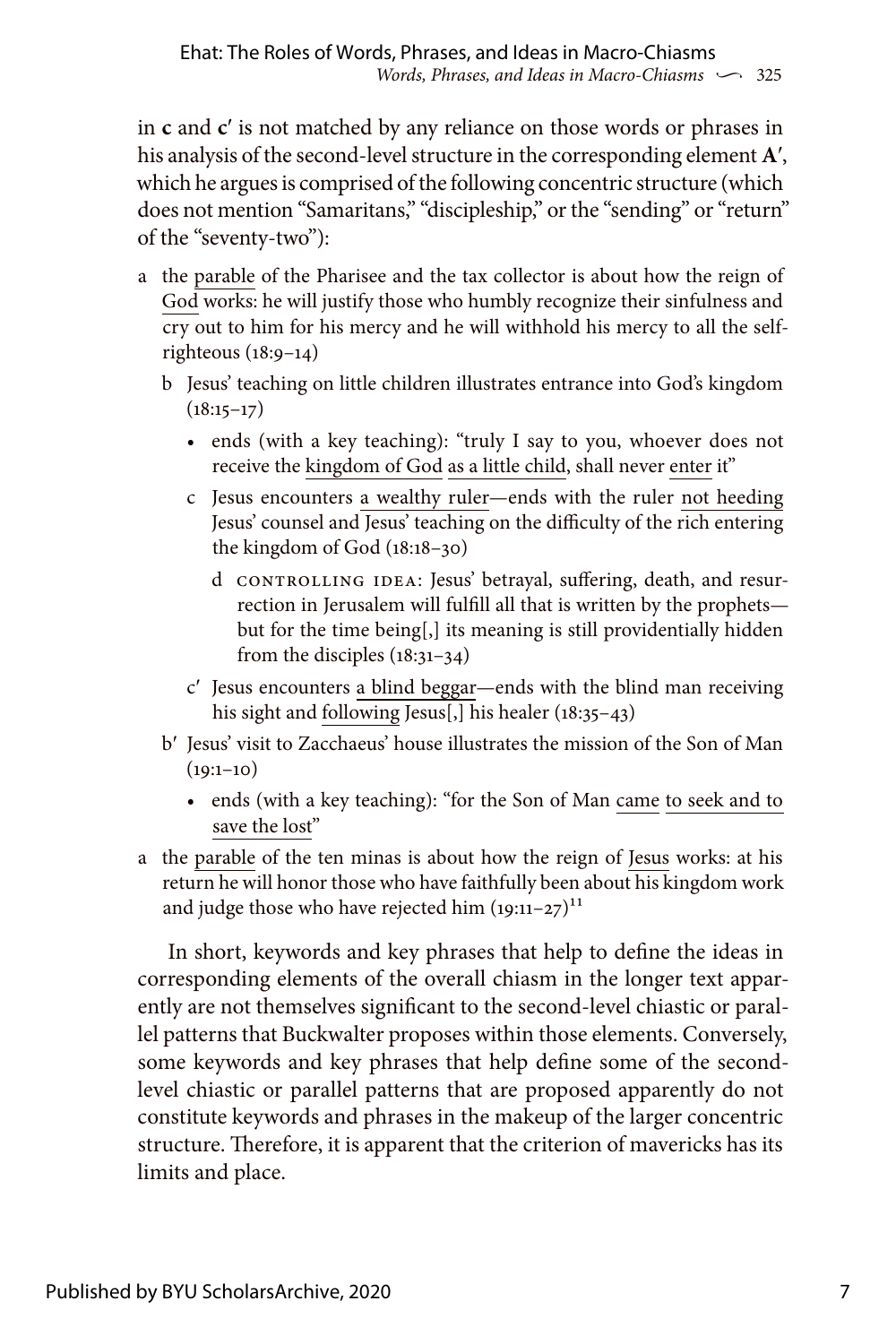## **Leviticus 24:13–23; Ezekiel 20:3–31; and Alma 36**

First, I will here set forth depictions of the chiasms that have been proposed for Lev 24:13–23, Ezek 20:3–31, and Alma 36, accompanied by a few preliminary comments, and then I will discuss the interrelated roles of words, phrases, and ideas in those three macro-chiastic texts.

The chiasm identified by Yehuda T. Radday in Lev 24:13–23 manifests repetitions of identical or almost identical *phrases*:

A "And the Lord spake unto Moses" (v. 13)

- B "bring forth him that hath cursed without the camp"  $(v. 14)$ 
	- C "and let all the congregation stone him" (v. 14)
		- D "thou [Moses] shalt speak unto the children of Israel" (v. 15)
			- E "the name of the Lord"  $(v, 16)$ 
				- F "as well the stranger, as he that is born in the land" (v. 16)
					- G "he that killeth any man shall surely be put to death"  $(v. 17)$ 
						- H "he that killeth a beast shall make it good" (v. 18)
							- I "cause a blemish in his neighbour" (v. 19)
								- J "breach for breach, eye for eye, tooth for tooth"  $(v. 20)$
							- I' "caused a blemish in a man"  $(v, 20)$
						- H' "he that killeth a beast, he shall restore it"  $(v, 21)$
					- $G'$  "he that killeth a man, he shall be put to death"  $(v, 21)$
				- Fʹ "as well for the stranger, as for one of your own country" (v. 22)
			- $E'$  "I am the Lord your God" (v. 22)

**D'** "Moses spake to the children of Israel" (v. 23)

**B**<sup> $\prime$ </sup> "bring forth him that had cursed out of the camp"  $(v, 23)^{12}$ 

**C**ʹ "and stone him with stones" (v. 23)

 $A'$  "as the Lord commanded Moses"  $(v. 23)^{13}$ 

Note that the phrases in B and Bʹ are identical. So, also, the phrases in elements F and Fʹ, which are *nearly* identical, but not exactly, as are, respectively, H with Hʹ and I with Iʹ. Yet it can be seen in elements A and A', for example, that the respective phrases are not precisely identical, though some of the individual *words* in those phrases are precisely identical. So, also, with elements C and Cʹ, F and Fʹ, and so forth. The phrases essentially correspond even if all of the words making up the phrases themselves do not repeat precisely verbatim.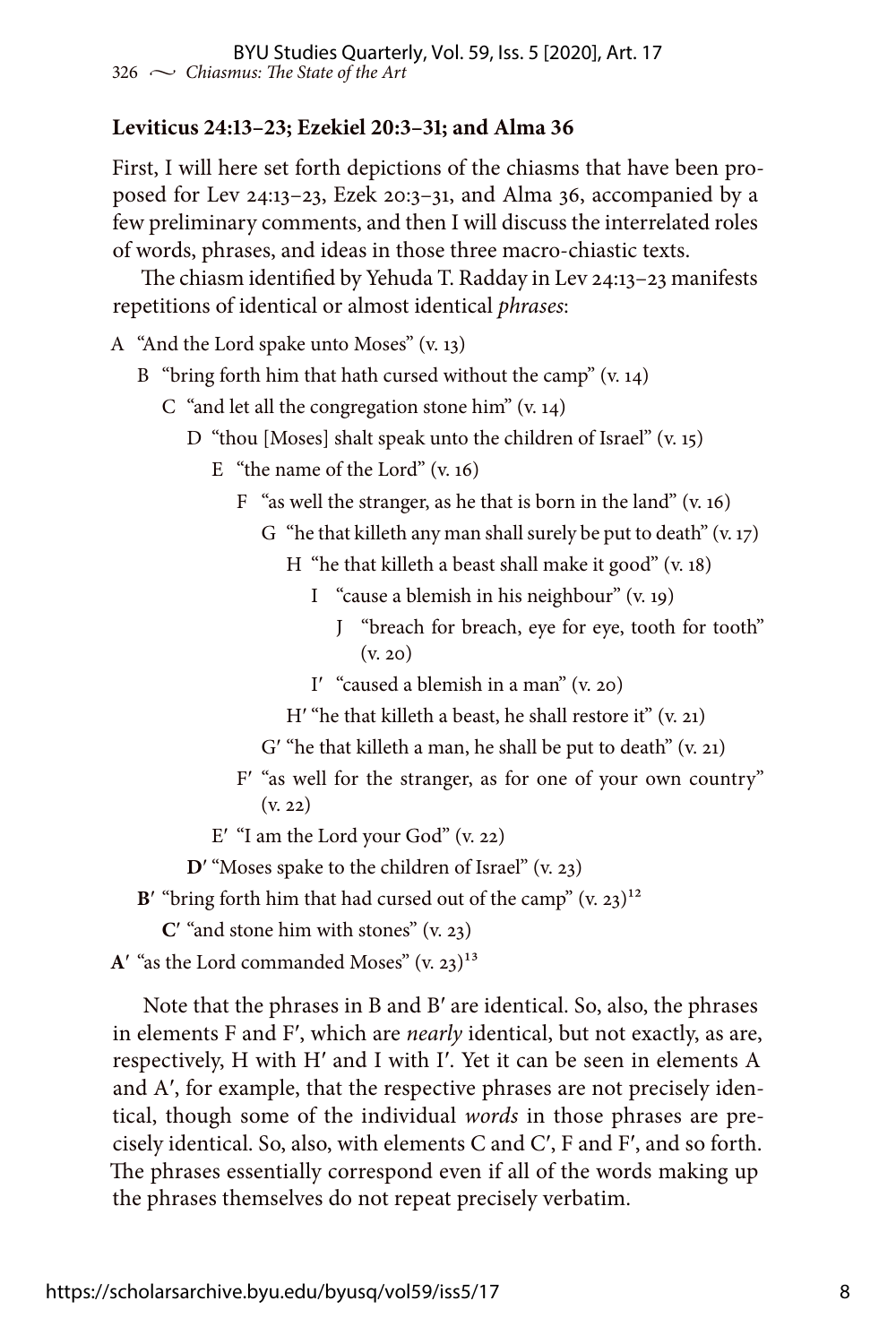Leslie C. Allen,<sup>14</sup> employing chiastic analysis to discern divisions of a passage in Ezekiel, addresses the question of the division of Ezek 20:5–26 into three, four, or five sections. It is Allen's view that a fivefold division exists, and he states that an "initial clue" in reaching that view is "the parallel repetition of key *terms.*"15 Allen further proposes that vv. 30–31 add a sixth section, and notes that Ezek 20:3–31 reveals the following chiasm:

- A "To consult me do you come? As I live, I will not be consulted by you, runs the oracle of the Lord Yahweh" (v. 3aγb)
	- B "the abominations of their ancestors" (v. 4b)
		- C "I lifted up my hand . . . to (the) land"  $(v. 6)$ 
			- D "detested things" (v. 7a)
				- E "Do not defile yourselves . . . I am Yahweh" (v. 7aγb)
					- F "And I proposed to pour out my wrath upon them, to exhaust my anger against them within the land of Egypt. But I acted for my name's sake so as not to defile it before the nations . . . before them to bring them out . . . And I gave them my statutes, and my ordinances I made known to them, which humans may do and obtain life by them" (vv. 8b-11)
						- G "Moreover, my sabbaths I gave them to be a sign between me and them, so they might know that I am Yahweh who sanctifies them. But they rebelled against me . . . in my statutes they did not walk and my ordinances they rejected, which humans may do and obtain life by them, and my sabbaths they greatly profaned" (vv. 12–13a)
							- H "because my ordinances they rejected and as for my statutes they did not walk in them . . . but after their idols their hearts walked." (v. 16)
								- I "in the wilderness" (v. 17b)
								- Iʹ "in the wilderness" (v. 18aα)
							- H' "'In the statutes of your parents do not walk and their ordinances do not keep, and with their idols do not defile yourselves'" (v. 18aβ–b)
						- Gʹ "'And my sabbaths keep sacred and let them be a sign between me and you, so you may know that I am Yahweh your God.' But they rebelled against me . . . in my statutes they did not walk and my ordinances they did not keep by doing them, which humans may do and obtain life by them, and my sabbaths they profaned." (vv. 20–21a)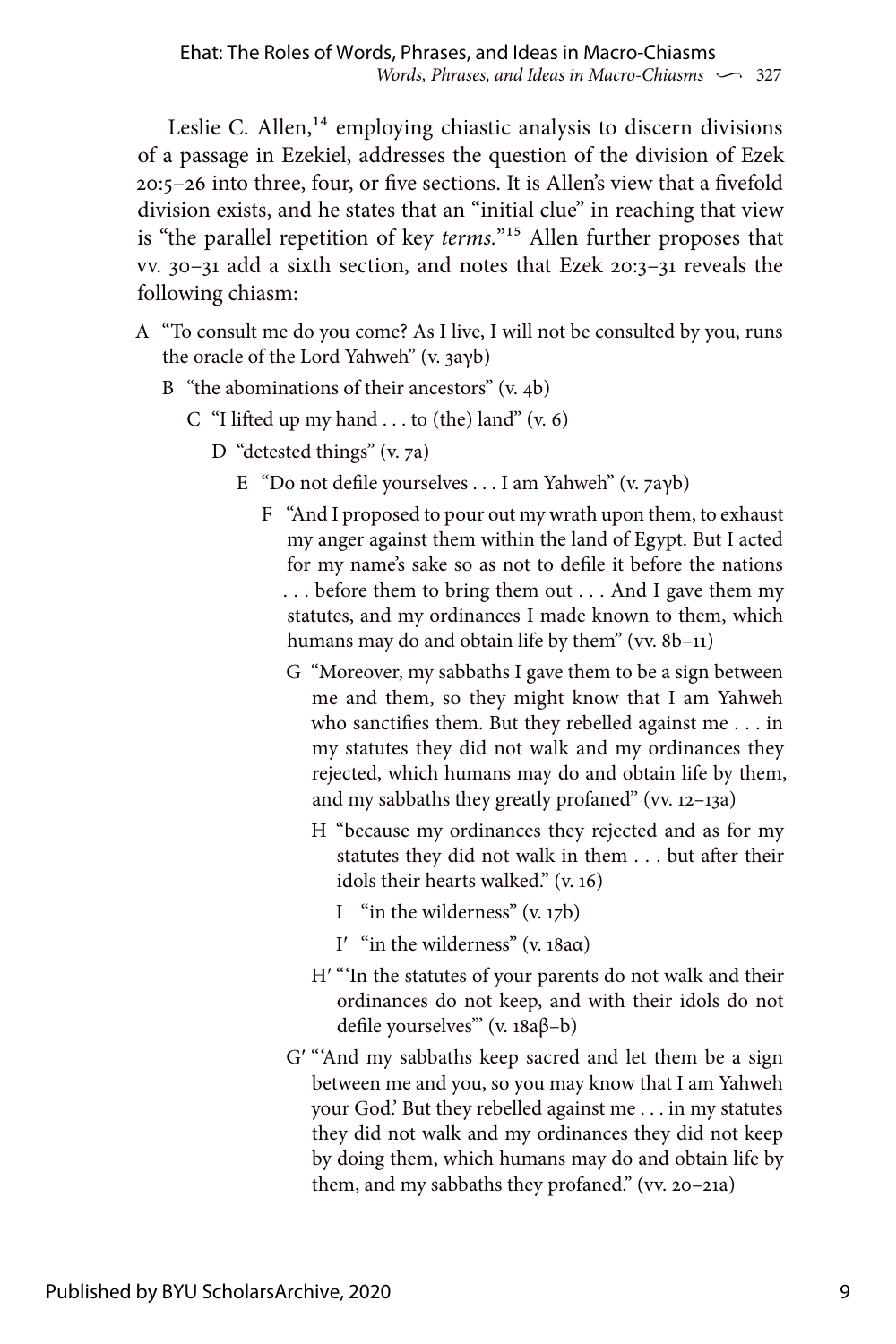- Fʹ "And I proposed to pour out my wrath upon them, to exhaust my anger against them in the wilderness . . . But I acted for my name's sake so as not to defile it before the nations before whom I had brought them out. . . . Moreover I gave them nogood statutes and ordinances by which they could not obtain life" (vv. 21b–25)
- E' "And I defiled them  $\ldots$  I am Yahweh" (v. 26)
- D' "when they acted treacherously" (v. 27b)

Cʹ "to the land I lifted up my hand" (v. 28a)

- B' "your ancestors  $\dots$  their detested things" (v. 30)
- Aʹ "And will I be consulted by you . . . ? As I live, runs the oracle of the Lord Yahweh, I will not be consulted by you." (v. 31aβb)

Note that Allen's parallel presentation of Hebrew and English<sup>16</sup> identifies the double appearance of *bammidbar* in verses 17b and 18aα as presenting a precise match at what he proposes to be the chiastic center of the passage (at I and Iʹ). But, while he identifies other phrases in other matching elements of his proposed chiasm (such as in F and Fʹ) as very closely or even identically corresponding to each other in what they convey ("And I proposed to pour out my wrath upon them" appearing in both elements), his presentation shows other words and phrases, in those very same elements, that are either not precisely the same or are not presented in the same sequence ("within the land of Egypt" in F contrasted with "in the wilderness" in Fʹ). His proposed elements E and Eʹ, for another example, cite a precisely identical underlying Hebrew phrase, *ani Yhvh* (I am Yahweh), in a portion of each of those two elements but non-identical underlying Hebrew in the other portion of those two elements (*al tame* in verse 7, which he renders as "do not defile yourselves," and *waatame owtam* in verse 26, which he renders as "And I defiled them").

No doubt, one of the lengthiest examples of a large-scale chiasm is proposed by John W. Welch for the text of chapter 36 of the book of Alma in the Book of Mormon. That chapter is comprised of 1,226 English words  $(1981$  edition),<sup>17</sup> and the following scheme employs sometimes precisely identical and sometimes nearly identical repeated phrases—comprising a total of about 316 English words (about 25 percent of the words in the chapter). Alma 36 clearly forms an impressive example of macro-chiasmus<sup>18</sup> (with two perturbations, at I' and M', bolded below):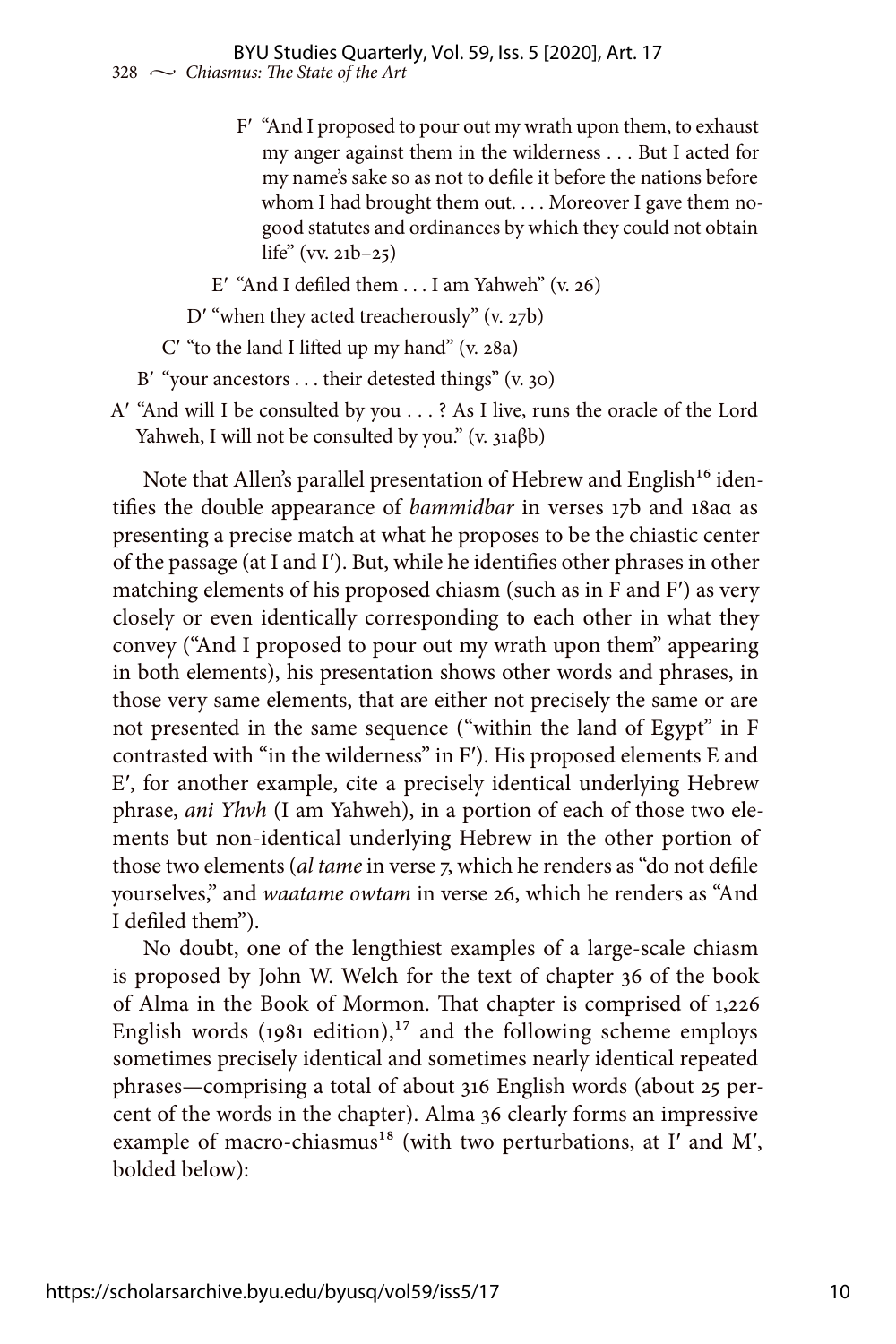- A "My son, give ear to my words" (v. 1)
	- B "inasmuch as ye shall keep the commandments of God ye shall prosper in the land"  $(v, 1)$ 
		- C "ye should do as I have done" (v. 2)
			- D "in remembering the captivity of our fathers" (v. 2)
				- E "for they were in bondage, and none could deliver them [our fathers]"  $(v, 2)$ 
					- F "he surely did deliver them"  $(v, 2)$ 
						- G "put their trust in  $God" (v. 3)$ 
							- H "supported in their trials, and their troubles, and their afflictions" (v. 3)
								- I "I do know [those who trust in God] shall be lifted up at the last day" (v. 3)
									- J "I know . . . of the spiritual . . . mind . . . of God"  $(v, \Delta)$ 
										- K "had not been born of God"  $(v, 5)$ 
											- L "I went about . . . seeking to destroy the church of God" (v. 6)
												- M Alma is struck to the earth and, hearing the angel's voice saying Arise, he arises and stands up, is confronted by the angel (vv.  $7-9$ )
													- N Alma falls to earth for three days and three nights, unable to open his mouth; "neither had I the use of my limbs" (v. 10)
														- O "coming into the presence of my God did rack my soul with inexpressible horror" (v. 14)
															- P "now . . . was I racked, even with the pains of a damned soul" (v. 16)
																- Q "I was harrowed up by the memory of my many sins"  $(v. 17)$ 
																	- R "I remembered . . . Jesus Christ, a Son of God"  $(v. 17)$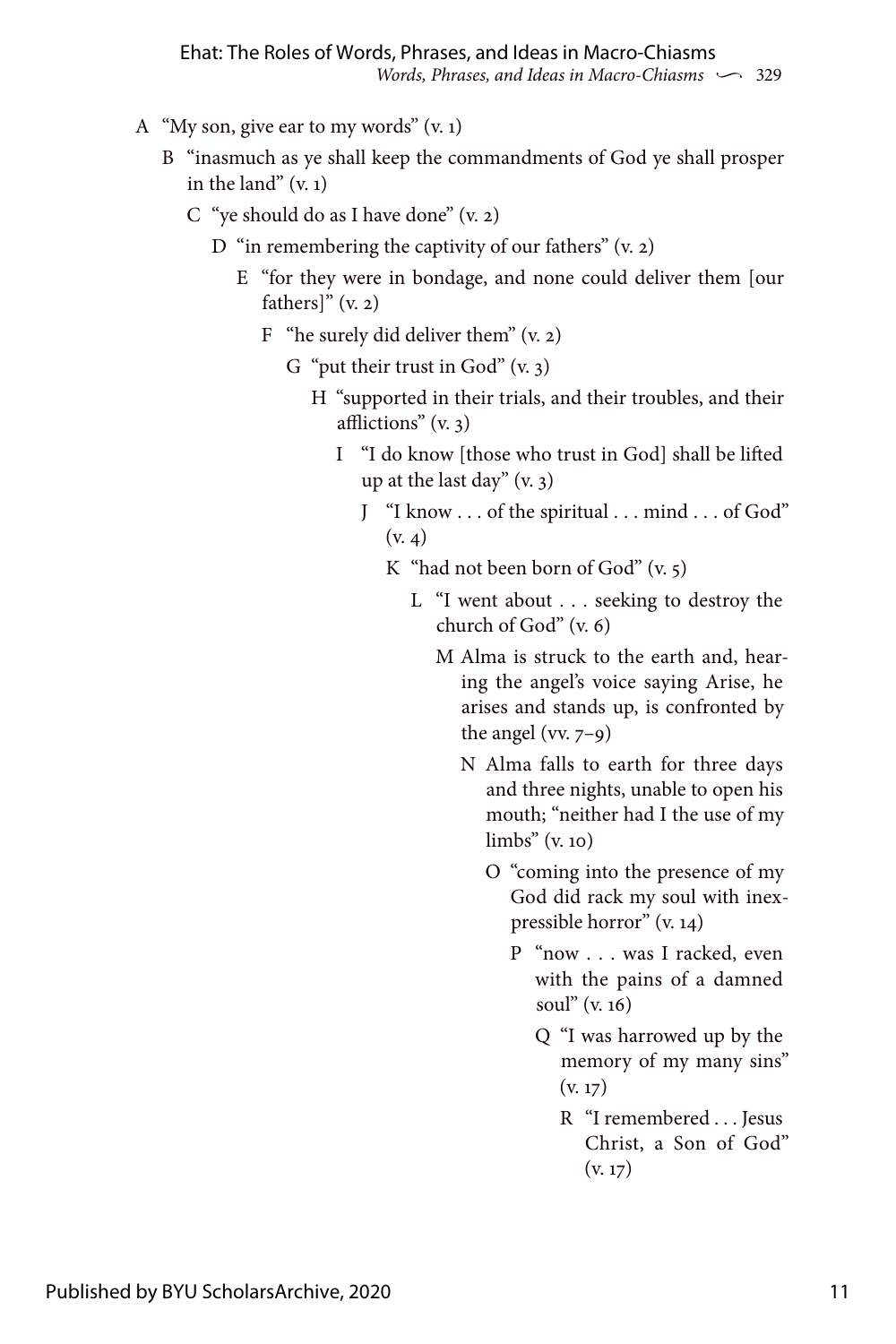Rʹ "I cried . . . O Jesus, thou son of God" (v. 18)

- Qʹ "I was harrowed up by the memory of my sins no more" (v. 19)
- Pʹ "my soul was filled with joy as exceeding as was my pain!" (v. 20)

 **M**ʹ**Alma, on the earth, unable to use his limbs, sees "numberless concourses of angels in the attitude of singing and praising their God" (v. 22)**

- Oʹ "my soul did long to be there" (v. 22)
- Nʹ "my limbs did receive their strength again" (v. 23)
- L' "I have labored . . . that I might bring souls unto repentance" (v. 24)
- $K'$  "have been born of God" (v. 26)
- Jʹ "I do know; and the knowledge which I have is of God" (v. 26)
- H' "supported under trials and troubles of every kind, yea, and in all manner of afflictions" (v. 27)
- $G'$  "I do put my trust in him" (v. 27)
- F' "he will still deliver me"  $(v. 27)$ 
	- **I**ʹ **"I know that he will raise me up at the last day" (v. 28)**
- Eʹ "delivered them [our fathers] out of bondage and captivity" (v. 29)
- D' "retained in remembrance their captivity" (v. 29)
- Cʹ "ye ought to know as I do know" (v. 30)
- B' "inasmuch as ye shall keep the commandments of God ye shall prosper in the land" (v. 30)

 $A'$  "this is according to his word" (v. 30)

Yet, again, several matching elements use matching words and phrases while others only nearly do. Two observations will be made at this point: (1) In Lev 24:13–23, Ezek 20:3–31, and Alma 36, large-scale chiasms are based on reversed repetitions of *phrases* and may be seen to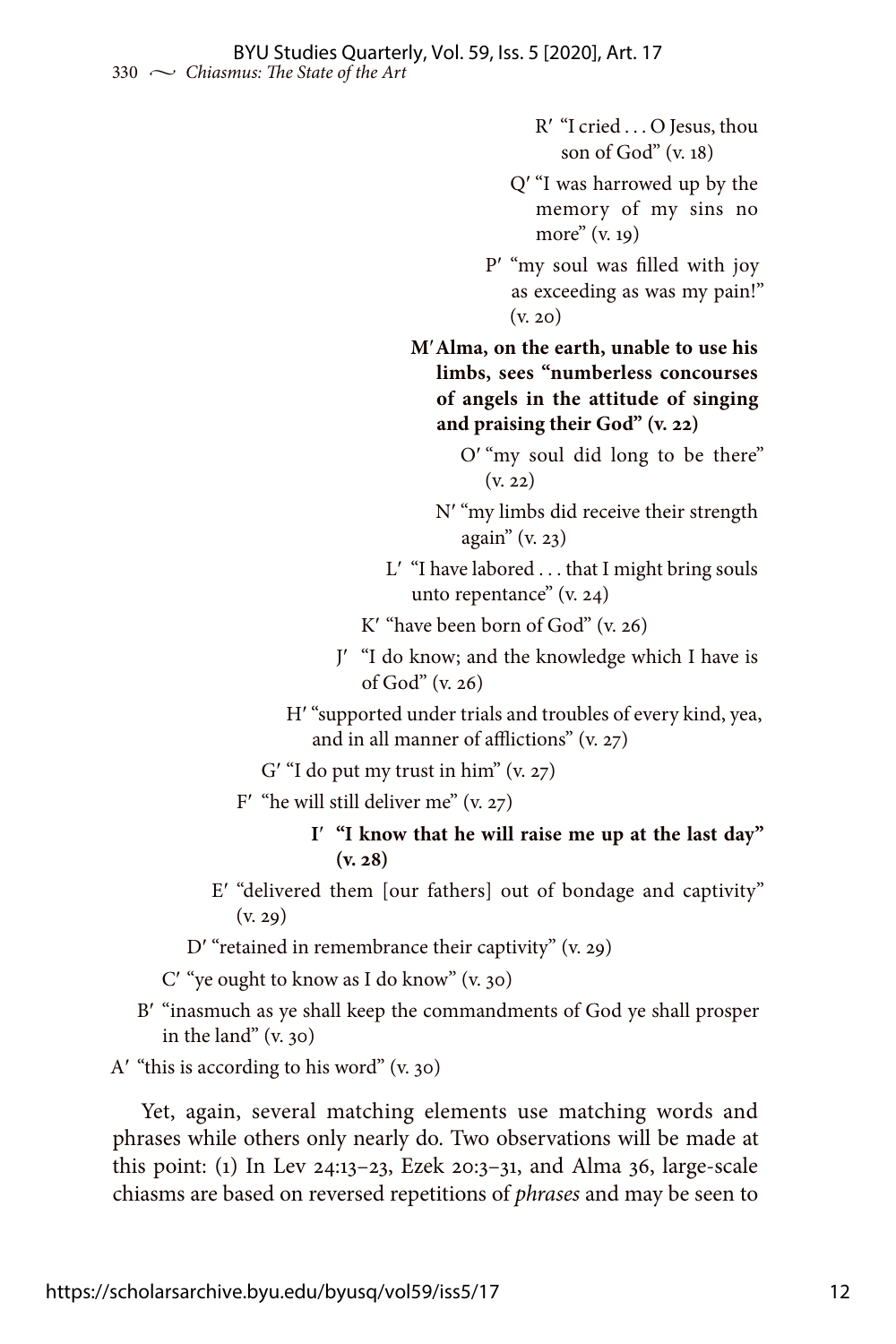exist in the texts while other dominant *phrases* in the chiasm may appear elsewhere in the text but outside of the overriding patterns, and yet these outliers neither detract from the existence of the chiasm nor constitute mavericks challenging the existence of the patterns. And (2) a large-scale chiasm, based on reversed repetitions of *phrases,* can co-exist with and serve as a foundation for a *conceptual* chiasm over the very same text.

The first example examined in this section of this paper is Lev 24:13– 23, where it becomes apparent that between the elements of the largescale chiasm, there are a number of phrases that do not figure into the chiasm. Below, phrases forming the elements of the chiasm are presented in **bold font** and text outside of the pattern in regular font:

- A And **the LORD spake unto Moses,** saying, (v. 13)
	- B **Bring forth him that hath cursed without the camp;** and let all that heard him lay their hands upon his head, (v. 14)
		- C **and let all the congregation stone him.** (v. 14)
			- D And **thou [Moses] shalt speak unto the children of Israel,** saying, Whosoever curseth his God shall bear his sin. (v. 15)
				- E And he that blasphemeth **the name of the LORD**, he shall surely be put to death, and all the congregation shall certainly stone him: (v. 16)
					- F **as well the stranger, as he that is born in the land,** when he blasphemeth the name of the LORD, shall be put to death. (v. 16)
						- G And **he that killeth any man shall surely be put to death.** (v. 17)
							- H And **he that killeth a beast shall make it good;** beast for beast. (v. 18)
								- I And if a man **cause a blemish in his neighbour;** as he hath done, so shall it be done to him; (v. 19)
									- J **Breach for breach, eye for eye, tooth for tooth:** (v. 20)
								- Iʹ As he hath caused **a blemish in a man,** so shall it be done to him again (v. 20)
							- Hʹ And **he that killeth a beast, he shall restore it:** (v. 21)
						- Gʹ And **he that killeth a man, he shall be put to death.**  $(v. 21)$
					- Fʹ Ye shall have one manner of law, **as well for the stranger, as for one of your own country:** (v. 22)
				- $E'$  for **I am the LORD your God.** (v. 22)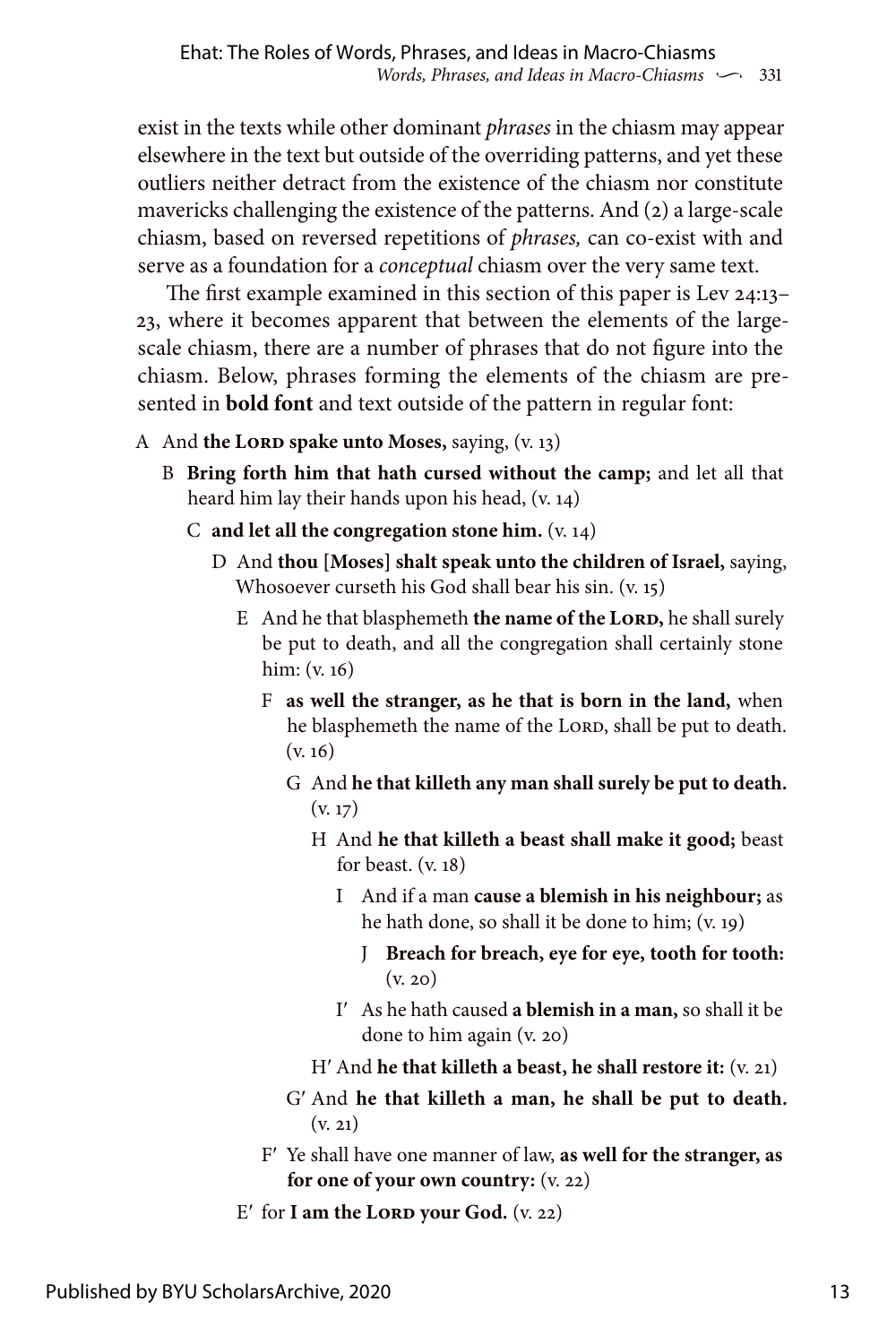#### Dʹ And **Moses spake to the children of Israel,** (v. 23)

Bʹ that they should **bring forth him that had cursed out of the camp,** (v. 23)

#### Cʹ **and stone him with stones.** (v. 23)

A' And the children of Israel did **as the LORD commanded Moses.** (v. 23)<sup>19</sup>

Apart from words and phrases like "saying," "and," "if a man," and the like, it should be noted that many of the phrases that appear within the text of Lev 24:13–23, but that are not phrases forming the chiasm, may otherwise be considered to be important phrases: "and let all them that heard him lay their hand upon his head"; "whosoever curseth his God shall bear his sin"; "he shall surely be put to death, and all the congregation shall certainly stone him"; "when he blasphemeth the name of the Lord, shall be put to death"; "beast for beast"; "as he hath done, so shall it be done to him"; "so shall it be done to him again";<sup>20</sup> "ye shall have one manner of law"; and "the children of Israel." Surely, all of those phrases are important—one is akin to the Golden Rule. The presence of those nonrepeated phrases, important as they otherwise may seem to be, simply does not detract from the inescapable fact that the other phrases, repeated and reversed, do indeed make for an impressive large-scale chiasm.

Similarly, in the second example, numerous words and phrases appear in the text of Ezek 20:3–31 but do not figure into the large-scale chiasm and do not detract from the existence of that pattern. Once again, a number of otherwise seemingly important phrases of the text appear outside of the chiastic elements. Here is the full KJV text of the passage, with phrases forming the chiasm set forth in **bold font**, with phrases not part of the chiasm in regular font, and "maverick" appearances of important phrases are underlined $2^1$ :

- A **Are ye come to inquire of me? As I live, saith the Lord God, I will not be inquired of by you.** (v. 3)
	- B Wilt thou judge them, son of man, wilt thou judge them? cause them to know **the abominations of their fathers:** (v. 4)
		- C And say unto them, Thus saith the Lord God; In the day when **I** chose Israel, and **lifted up mine hand unto** the seed of the house of Jacob, and made myself known unto them in **the land** of Egypt, when I lifted up mine hand unto them, saying, I am the Lord your God; (v. 5)
			- D In the day that I lifted up mine hand unto them, to bring them forth of the land of Egypt into a land that I had espied for them, flowing with milk and honey, which is the glory of all lands: Then said I unto them, Cast ye away every man **the abominations** of his eyes,  $(v. 6-7)$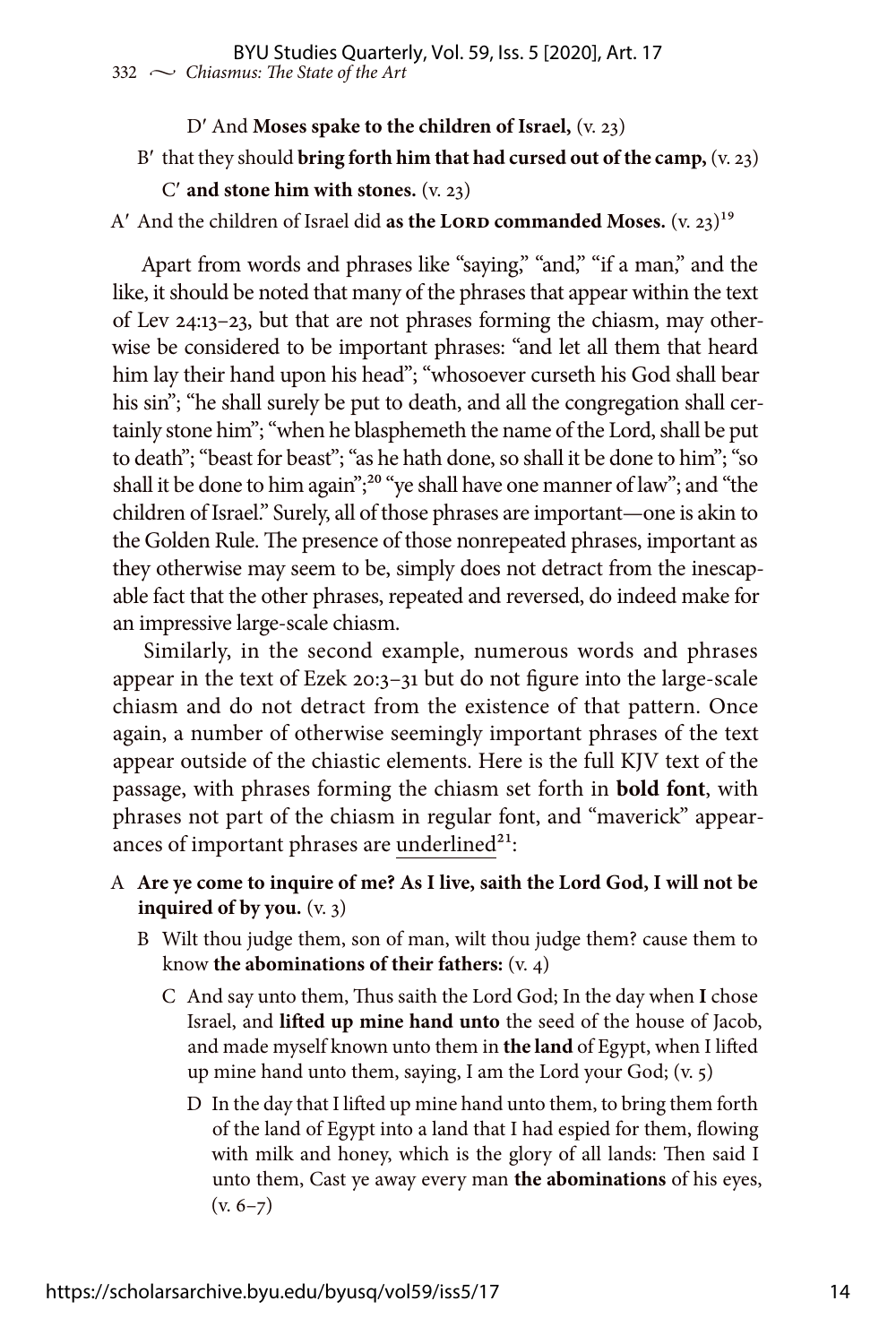- E and **defile not yourselves** with the idols of Egypt: **I am the Lord your God.** (v. 7)
	- F But they rebelled against me, and would not hearken unto me: they did not every man cast away the abominations of their eyes, neither did they forsake the idols of Egypt: then I said, **I will pour out my fury upon them, to accomplish my anger against them in the midst of the land of Egypt. But I wrought for my name's sake, that it should not be polluted before the heathen,** among whom they were, in whose sight I made myself known **unto them, in bringing them forth out** of the land of Egypt. Wherefore I caused them to go forth out of the land of Egypt, and brought them into the wilderness. **And I gave them my statutes, and shewed them my judgments, which if a man do, he shall even live in them.** (vv. 8–11)
		- G **Moreover also I gave them my sabbaths, to be a sign between me and them, that they might know that I am the Lord that sanctify them. But the house of Israel rebelled against me** in the wilderness: **they walked not in my statutes, and they despised my judgments, which if a man do, he shall even live in them; and my sabbaths they greatly polluted:** then I said, I would pour out my fury upon them in the wilderness, to consume them.  $(vv. 12-13)$ 
			- H But I wrought for my name's sake, that it should not be polluted before the heathen, in whose sight I brought them out. Yet also I lifted up my hand unto them in the wilderness, that I would not bring them into the land which I had given them, flowing with milk and honey, which is the glory of all lands; **Because they despised my judgments, and walked not in my statutes,** but polluted my sabbaths: **for their heart went after their idols.** (vv. 14–16)
				- I Nevertheless mine eye spared them from destroying them, neither did I make an end of them **in the wilderness.** (v. 17)
				- Iʹ But I said unto their children **in the wilderness,** (v. 18a)
			- Hʹ **Walk ye not in the statutes of your fathers, neither observe their judgments, nor defile yourselves with their idols:** (v. 18b)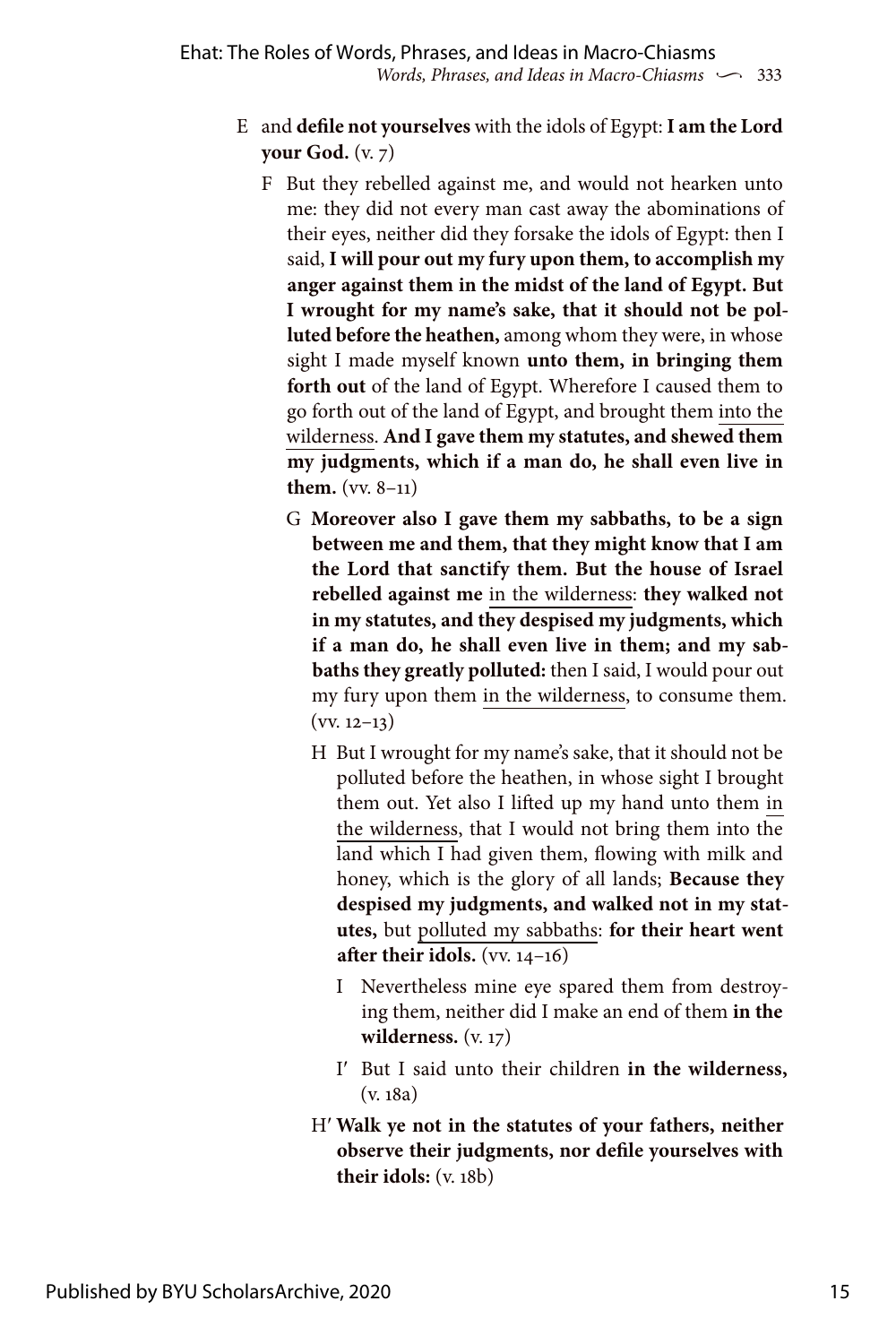- Gʹ I am the Lord your God; walk in my statutes, and keep my judgments, and do them; **And hallow my sabbaths; and they shall be a sign between me and you, that ye may know that I am the Lord your God. Notwithstanding the children rebelled against me: they walked not in my statutes, neither kept my judgments to do them, which if a man do, he shall even live in them; they polluted my sabbaths:** (vv. 19–21a)
- Fʹ then I said, **I would pour out my fury upon them, to accomplish my anger against them in the wilderness. Nevertheless I** withdrew mine hand, and **wrought for my name's sake, that it should not be polluted in the sight of the heathen, in whose sight I brought them forth.** I lifted up mine hand unto them also in the wilderness, that I would scatter them among the heathen, and disperse them through the countries; Because they had not executed my judgments, but had despised my statutes, and had polluted my sabbaths, and their eyes were after their fathers' idols. **Wherefore I gave them also statutes that were not good, and judgments whereby they should not live;** (vv. 21b–25)
- Eʹ And **I polluted them** in their own gifts, in that they caused to pass through the fire all that openeth the womb, that I might make them desolate, to the end that they might know that **I am the Lord.** (v. 26)
- Dʹ Therefore, son of man, speak unto the house of Israel, and say unto them, Thus saith the Lord God; Yet in this your fathers have blasphemed me, in that **they have committed a trespass against me.**  $(y, 27)$
- Cʹ For when I had brought them **into the land, for the which I lifted up mine hand** to give it to them, then they saw every high hill, and all the thick trees, and they offered there their sacrifices, and there they presented the provocation of their offering: there also they made their sweet savour, and poured out there their drink offerings. (v. 28)
- Bʹ Then I said unto them, What is the high place whereunto ye go? And the name thereof is called Bamah unto this day. Wherefore say unto the house of Israel, Thus saith the Lord God; Are ye polluted after the manner of **your fathers**? and commit ye whoredom after **their abominations**?  $(vv. 29-30)$
- Aʹ For when ye offer your gifts, when ye make your sons to pass through the fire, ye pollute yourselves with all your idols, even unto this day: and **shall I be inquired of by you,** O house of Israel? **As I live, saith the Lord God, I will not be inquired of by you.** (v. 31)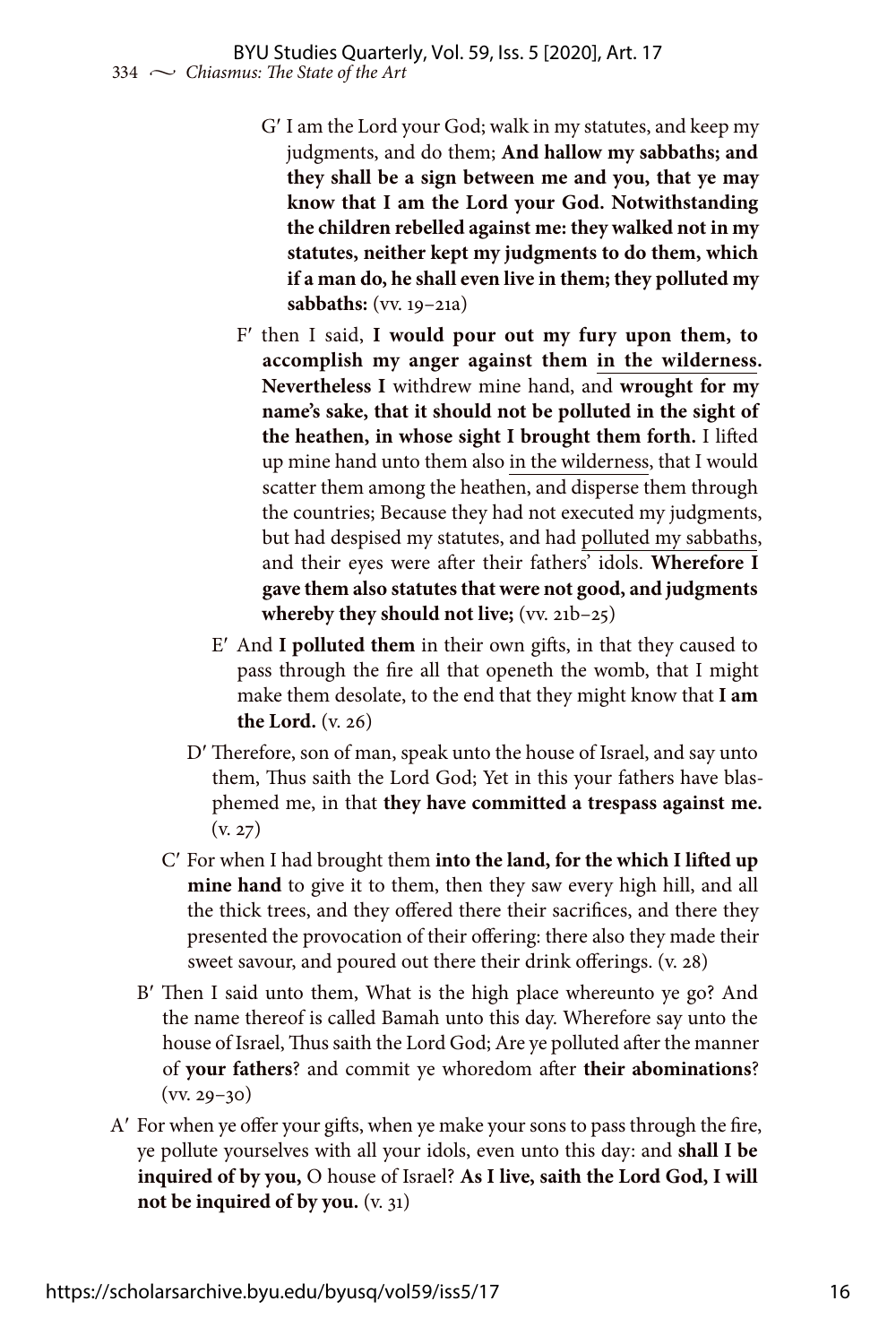The large-scale chiasm in Ezek 20 is somewhat obscured when one presents the balance of the text of the passage. And yet, a chiastic structure unmistakably is there.<sup>22</sup> And while the phrase "in the wilderness" is repeated at the chiastic center (in vv. 17 and 18a), it also appears in vv. 10, 13, 15, 21, and 23. I would disagree with Allen about omitting from the proposed pattern the occurrences of the phrase "in the wilderness" in verses 10 and 23,<sup>23</sup> for they could be both considered to be parts, respectively, of elements F and Fʹ. However, the appearances of that phrase in vv. 13, 15, and 21 could be considered "maverick" appearances, though their appearances in those verses still do not detract from the existence of the chiasm.

In the third and final example, while the chiasm of Alma 36 may at first blush seem to lack density (again, only about 25 percent of the English words in the chapter account for the chiasm), that lack of density is more than made up for by the chiasm's remarkable compliance with the *definitional characteristics* of *repetition* and *reversal.* Constituting what perhaps could be termed an extraordinary example of a large-scale chiasm, Alma 36 cannot be attacked as lacking repetition and reversal. The fact that *seventeen* elements, A through Q (as Welch has proposed), or eighteen elements (as I surmise), are *all* repeated is remarkable. And also remarkable is the fact that the reversal in the sequence of the repetition is precisely from Q' to A' in Welch's scheme, with only one "skew"<sup>24</sup> (at element Iʹ)—or from Rʹ to Aʹ in my scheme, with only two "skews." That all elements are repeated and that the reversal is so precise, with only one or two perturbations, simply cannot, as a factual matter, be denied. This one observation alone should be kept in mind when any other analysis of the chapter is performed.

And yet, the phrase-based chiasm of Alma 36 can be seen simultaneously as a *conceptual chiasm,* portraying symmetry and balance as a simple seven-part chiasm of *ideas*,<sup>25</sup> the elements of which are introduced by the following:

```
1 "My son" (vv. 1-5)
```

```
2 "For" (vv. 6-9)
```
- 3 "And it came to pass" (vv. 10–16)
	- 4 "And it came to pass" (vv. 17–20)
- $3'$  "Yea" (vv. 21–23)
- 2ʹ "Yea" (vv. 24–26a)

```
1ʹ "Therefore" (26b–30)
```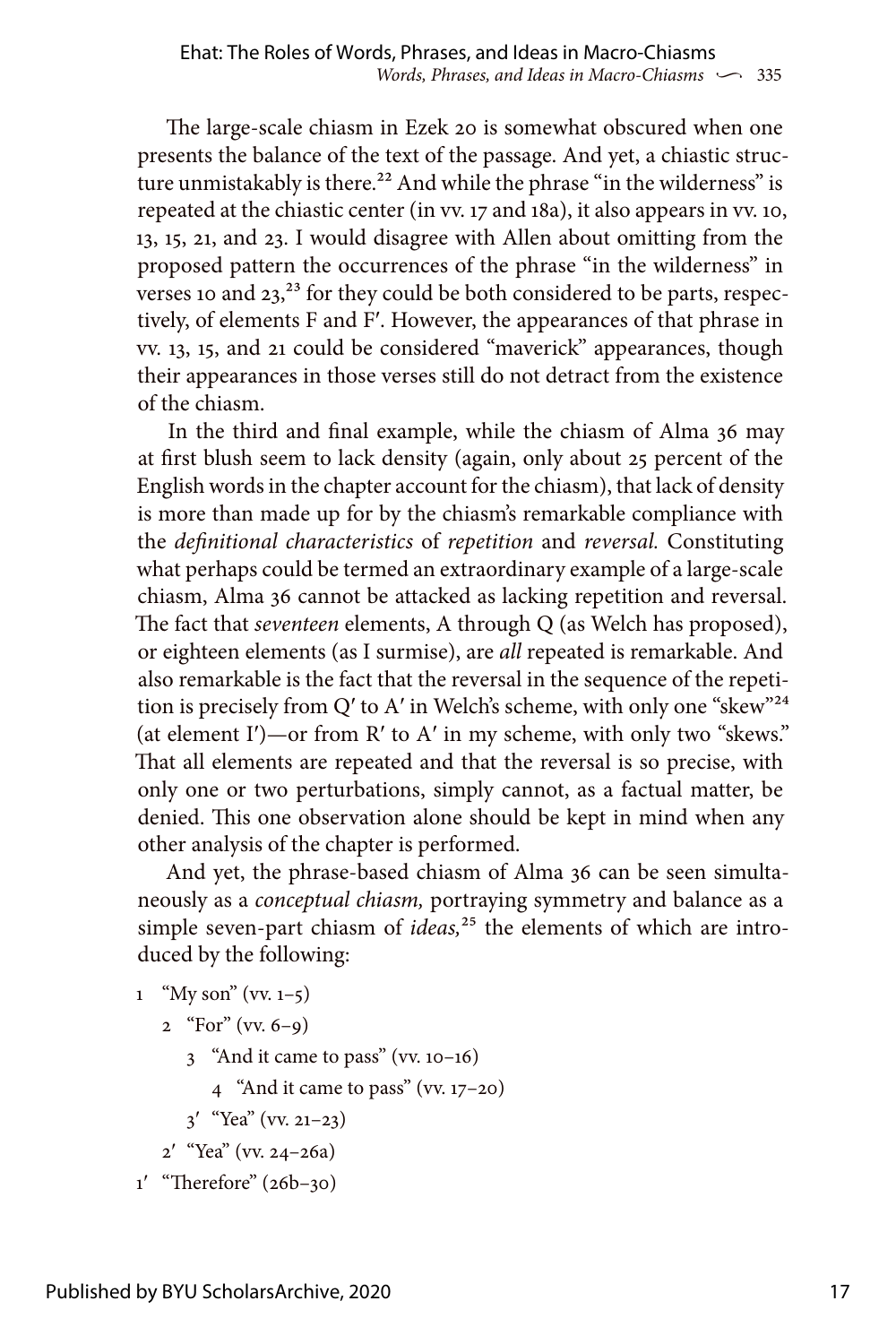The overall seven-part conceptual chiasm<sup>26</sup> (1 2 3 4 3' 2' 1') can be described either by short, topical descriptions (shown in **bold font** in the scheme below) or by lengthier descriptions employing the repeated phrases of the chiasm itself, with each element of the conceptual scheme identified by a numerical scheme (shown below) and with references to the verse numbers and the elements of the large-scale, phrase-based chiasm—A, B, C... to C', B', A'—(using my adaptation of Welch's scheme) appended in parentheticals:

- 1 **Alma's word to his son regarding obedience, prosperity, remembering the captivity of the fathers, support in trials, and knowledge from God**— Alma's word to his son is not only that in keeping the commandments of God he will prosper in the land, and that as he himself has done, his son also should remember the captivity and bondage of their fathers, from which captivity and bondage God did deliver them, but also that anyone who puts their trust in God will be supported in their trials, troubles, and afflictions and be lifted up at the last day, all of which Alma knows by revelation from God (vv. 1–5, elements A–K)
	- 2 **Alma and the sons of Mosiah seek to destroy of the church of God and are confronted by the angel of God**—Only because he has been spiritually born of God does Alma know these things, for with the sons of Mosiah he had sought to destroy the church of God and with them had been confronted by an angel of God who commanded them to seek no more to destroy the church of God (vv. 6–9, elements L–M)
		- 3 **Alma suffers anguish of soul**—Alma falls to the earth, loses the use of his limbs, is racked with eternal torment, fears coming into the presence of God, and is racked with the pains of a damned soul (vv. 10–16, elements N–O)
			- 4 **Alma's conversion to Jesus Christ**—While Alma is harrowed up by his many sins he remembered his father's prophecy about Jesus Christ, a Son of God, and crying within his heart, "O Jesus, thou Son of God," Alma pleaded for mercy and was harrowed up by the memory of his sins no more (vv. 17–19, elements P–Pʹ)
		- 3ʹ **Alma experiences joy in his soul**—His soul having been filled with joy as exceeding as had been his pains, Alma stands upon his feet, receives back the use of his limbs, longs to be in the presence of God, and manifests unto the people that he had been born of God (vv. 20–23, elements Oʹ–Mʹ)
	- 2ʹ **Alma builds up the church of God**—Alma labors that he might bring souls to repentance that they too might be born of God, and he experiences great joy in the fruit of his labors when many of them are born of God (vv. 24–26a, elements  $L'$ – $K'$ )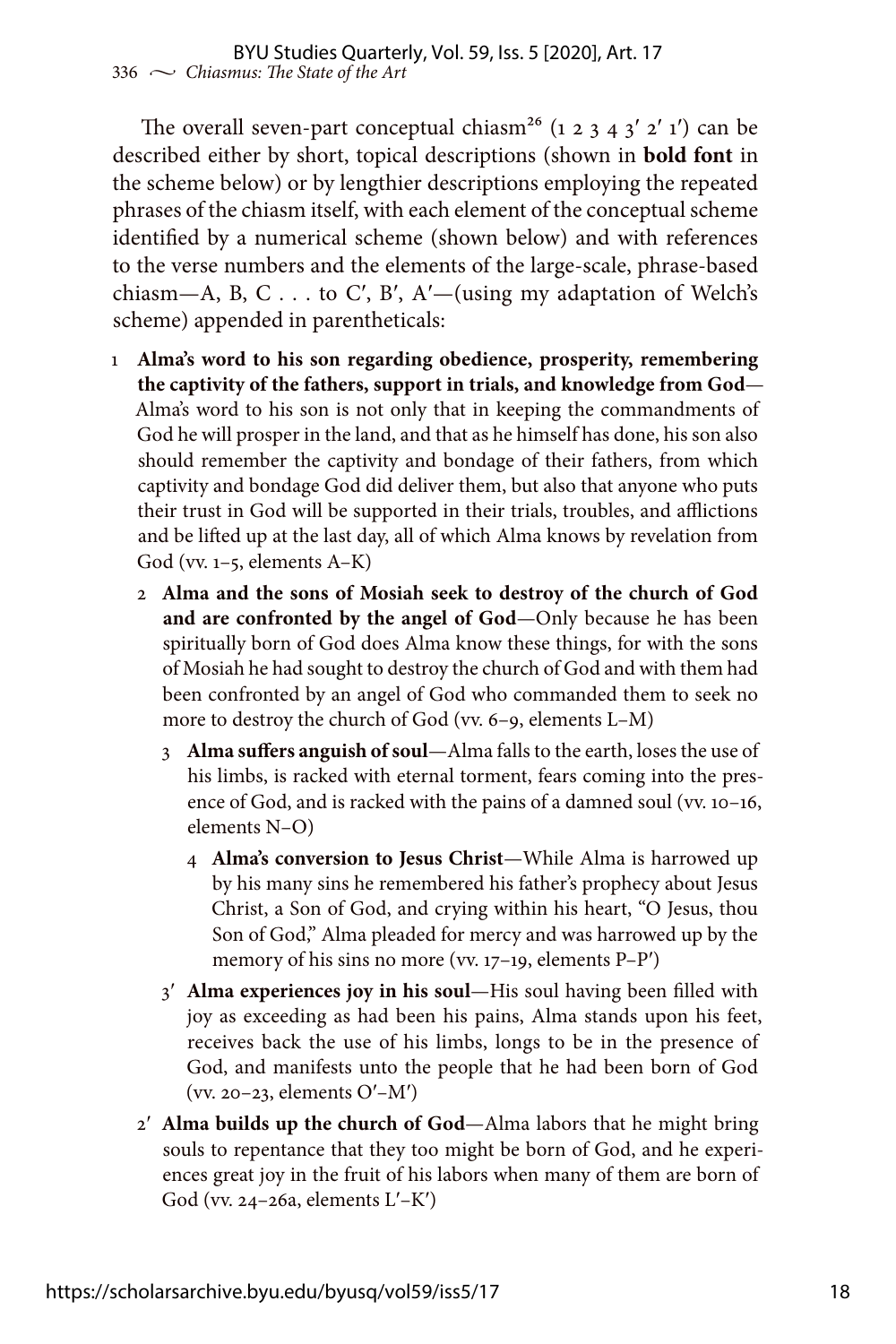1ʹ **God's word regarding obedience, prosperity, remembering the captivity of the fathers, support in trials, and knowledge from God—**According to God's word, Alma states not only that he knows by revelation from God that he has been supported by God in his trials, troubles, and afflictions, and that God has delivered him as he did deliver their fathers from captivity, which captivity he has retained in remembrance, but also that God still will deliver him and that in keeping the commandments of God his son will prosper in the land (vv. 26b–30, elements Jʹ–Aʹ)

Two elements of the conceptual chiasm—3 and 1ʹ—each contain what otherwise could be said to be "maverick" phrases (dominant words and phrases falling outside the elements in which they otherwise appear as part of the pattern). Yet when the chiasm of Alma 36 is analyzed as a conceptual or idea-based chiasm, a possible *reason* for the appearance of those phrases in elements 3 and 1ʹ can perhaps be discerned. In element 3 of the conceptual chiasm there appear elements M and N of the pattern, and the large number of words that account for the elemental imbalance of element 3 appear between the phrases of elements M and N of the pattern (namely, in verses 11–14a, italicized below):

10 And it came to pass that I fell to the earth; and it was for the space of three days and three nights that I could not open my mouth, **M** neither had I the use of my limbs. *11 And the angel spake more things unto me, which were heard by my brethren, but I did not hear them; for when I heard the words—If thou wilt be destroyed of thyself, seek no more to destroy the church of God—I was struck with such great fear and amazement lest perhaps I should be destroyed, that I fell to the earth and I did hear no more. 12 But I was racked with eternal torment, for my soul was harrowed up to the greatest degree and racked with all my sins. 13 Yea, I did remember all my sins and iniquities, for which I was tormented with the pains of hell; yea, I saw that I had rebelled against my God, and that I had not kept his holy commandments. 14 Yea, and I had murdered many of his children, or rather led them away unto destruction; yea, and in fine so great had been my iniquities, that* **N** the very thought of coming into the presence of my God did rack my soul with inexpressible horror.

Those words of verses 11–14a may actually represent a further, lowerlevel parallelistic scheme, superimposed both on the phrase-based chiasm and on the conceptual chiasm of Alma 36. Those words seem to reflect the following pattern, all preparing for the "rack my soul" language of element N: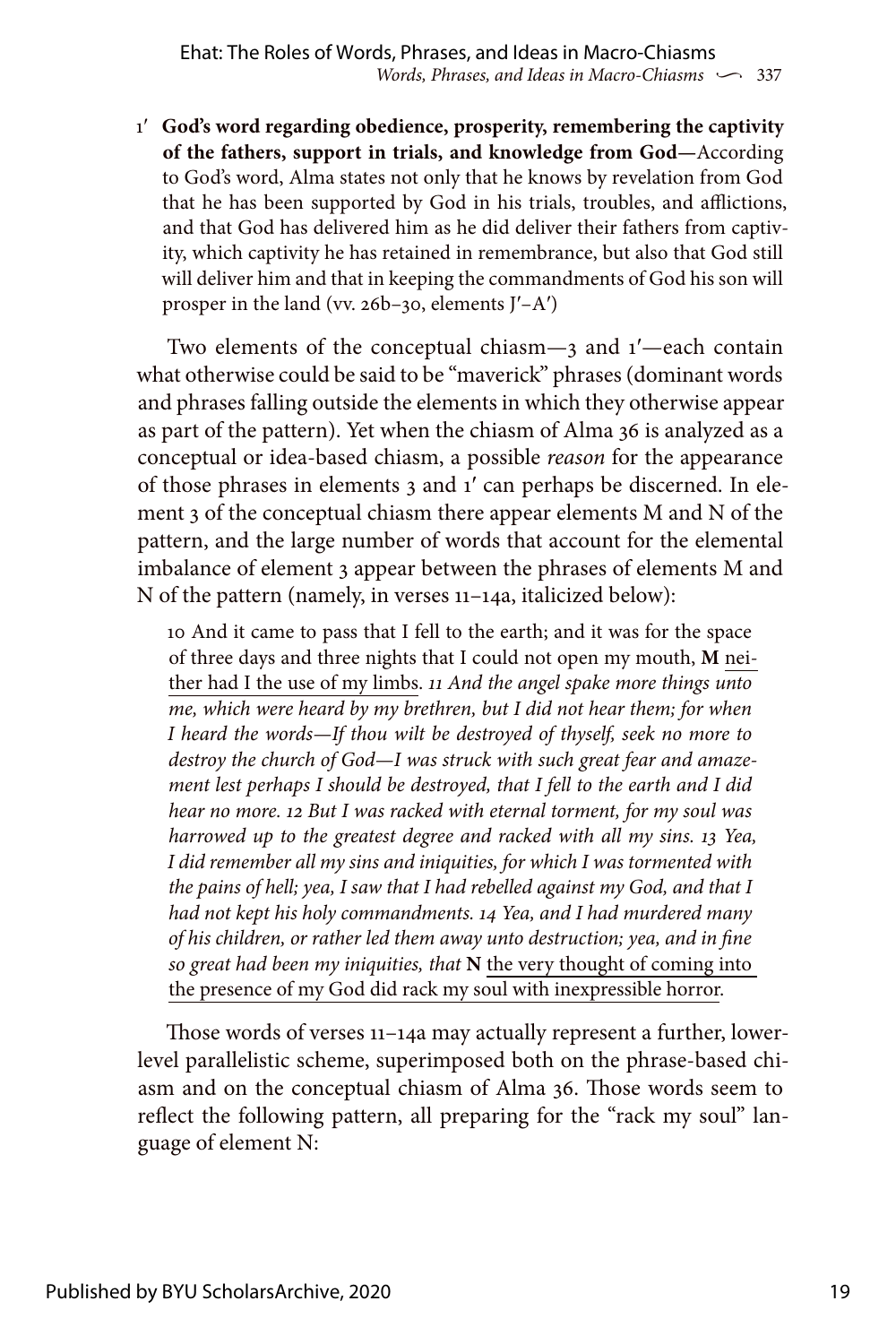And the angel spake more things unto me,

- a which were **heard** by my brethren,
- a but I did not **hear** them;
- a for when I **heard** the words
	- b —If thou wilt be **destroyed of** *thyself*,
		- c seek no more to **destroy the church of God**—
	- bʹ I was struck with such great fear and amazement lest perhaps *I* **should be destroyed**,
- a that I fell to the earth and I did **hear** no more.
	- d But I was **racked** with eternal **torment,**
		- e for my soul was harrowed up to the greatest degree
	- dʹ and **racked with all my sins**.
	- dʹ Yea, I did **remember all my sins and iniquities,**
	- dʹ for which I was **tormented** with the pains of hell
		- e yea, I saw that **I had rebelled** against my God,
		- e and that **I had not kept his holy commandments**.
		- e Yea, and **I had murdered** many of his children,
		- e or rather **led them away** unto destruction;
		- e yea, and in fine so great had been **my iniquities**,
	- dʹ that N the very thought of coming into the presence of my God did **rack my soul** with inexpressible horror.

Similarly, and perhaps more strongly, in element 1ʹ of the conceptual chiasm there appear elements Eʹ and Bʹ of the pattern, in each of which the large number of words accounts for the elemental imbalance of element 1'. In element E' of the chiasm  $(v, 29)$ , the following parallelism seems to add emphatic repetition to the central idea of deliverance from bondage and captivity (which is element Eʹ of the chiasm):

- for he has brought our fathers out of Egypt, and
- he has swallowed up the Egyptians in the Red Sea; and
- he led them by his power into the promised land; yea, and
- he has **E**ʹ delivered them out of bondage and captivity from time to time. Yea, and
- he has also brought our fathers out of the land of Jerusalem; and
- he has also, by his everlasting power, delivered them out of bondage and captivity, from time to time even down to the present day;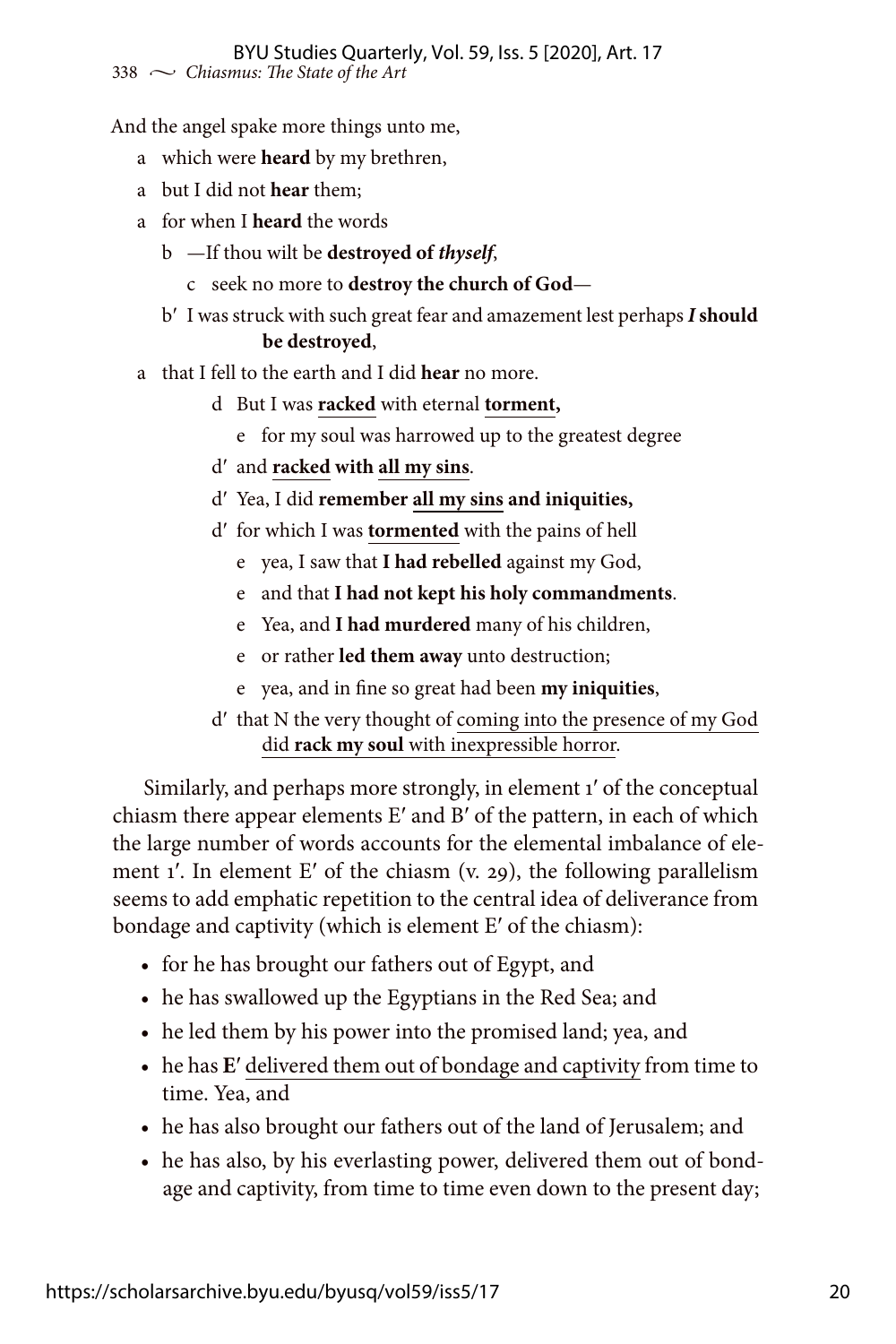And element B' of the chiasm (v. 30) is coupled with an antithetical parallelism:

**B**ʹ keep the commandments of God ye shall prosper in the land;

• and ye ought to know also, that inasmuch as ye will *not* keep the commandments of God ye shall be *cut off* from his presence.

So, an argument can be made to the effect that not only does Alma 36, as a phrase-based chiasm, show remarkable repetition and reversal which cannot be denied—but also, as a conceptual chiasm, it appears to show a deep level of artistic sophistication.

## **Summary**

This paper has demonstrated that some chiasms may be manifest almost exclusively in the reversed repetition of ideas rather than of words or phrases (Psalm 23). Some chiasms may be manifest in the reversed repetition of very few words or phrases appearing within very large texts (Genesis). In a text with several chiastic structures, different patterns may simultaneously be evidenced with dominant words considered dominant only for one pattern but not for other patterns in the text (Luke's Travel Narrative). Furthermore, large-scale chiastic patterns based on reversed repetitions of dominant phrases may exist in a text while occurrences of those dominant phrases may appear elsewhere in the text outside of the pattern, which neither detract from the existence of the pattern nor constitute mavericks challenging the existence of the pattern (Lev 24:13–23, Ezek 20:3–31, and Alma 36). Finally, a large-scale chiasm, based on reversed repetitions of phrases, may be seen to coexist with and, of course, serve as a foundation for a conceptual chiasm of overarching ideas (Alma 36).

#### *Notes*

Stephen Kent Ehat is a California attorney who has done extensive research identifying chiasmus scholarship and structure analysis for over forty years. His large personal chiasmus collection has been donated to the Harold B. Lee Library at Brigham Young University and will become part of the library's Chiasmus Archive.

<sup>1.</sup> The criteria of "density," "dominance," and "mavericks" are discussed by John W. Welch in his "Criteria for Identifying and Evaluating the Presence of Chiasmus," *Journal of Book of Mormon Studies* 4 (Fall 1995): 6–7; see Welch, "Criteria," 1–14, for more criteria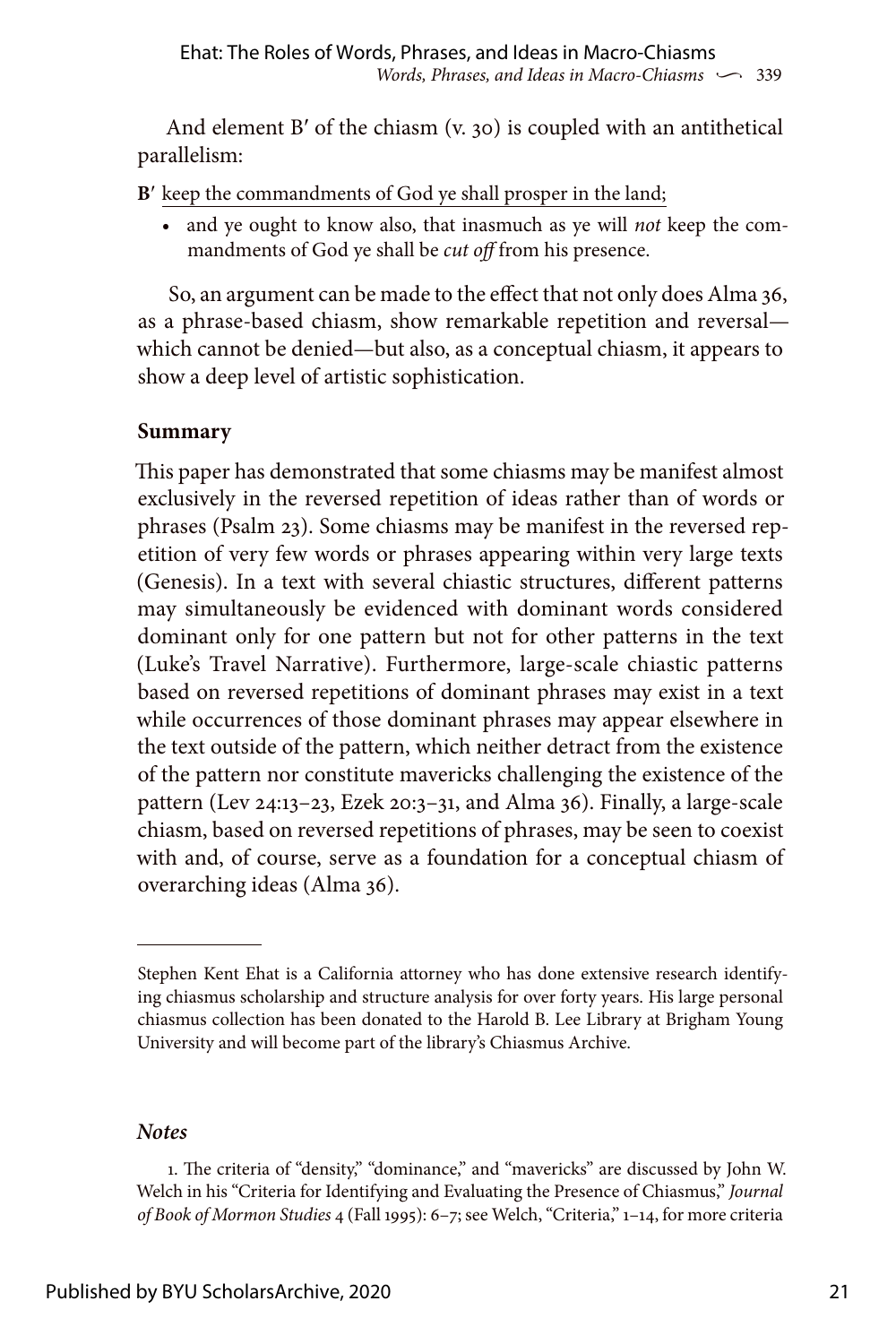for identifying and evaluating the presence of chiasmus. Each of these definitions is concerned with the "elements" of a chiasm. An "element" of a chiasm is a textual, linguistic, or conceptual feature (such as a sound, syllable, word, phrase, clause, sentence, sequence, speech, scene-part, scene, act, section, cycle, book, composition, or idea), generally identified schematically with a letter or number (e.g., "A" or "B" etc., or "a" or "b" etc., or "1" or "2" etc.), with the chiasm consisting of the reversed repetition of two or more elements. The criterion of "density" can be defined as the quality or state of compactness or crowding together of the elements of a proposed chiastic structure. The fewer the number of irrelevant textual, linguistic, or conceptual features between the textual, linguistic, or conceptual feature that form the elements of the proposed chiasm, the denser the structure and the more likely the structure can be said to exist in a text. The criterion of "dominance" can be defined as the fact or state of "major incidents, unique phrases, or focal words" constituting the elements dominant in the proposed structure. Welch, "Criteria," 7. A "powerful chiastic structure," says Welch, will not rely on "relatively insubstantial or common words and ideas" or "insignificant or dispensable parts of speech," but instead will "account for and embrace" what Welch calls "dominant nouns, verbs, and distinctive phrases in the text." Welch, "Criteria," 7. The criterion of "mavericks" can be defined as the appearance of a word or phrase that appears not only in corresponding elements of a proposed chiasm but also extraneously outside of the proposed structure. Paraphrasing Welch, "The analyst is open to the charge of selectively picking and choosing among the occurrences of this element [a particular textual, linguistic, or conceptual feature to constitute an element of a proposed chiasm] if some of its occurrences [appearing elsewhere] in the text are arbitrarily ignored." Welch, "Criteria," 7.

2. W. Creighton Marlowe, "No Fear!: Psalm 23 as a Careful Conceptual Chiasm," *Asbury Theological Journal* 57, no. 2 / 58, no. 1 (Fall 2002/Spring 2003): 65–80, at 66.

3. Marlowe, "No Fear!" 70–71.

4. Marlowe, "No Fear!" 70.

5. Marlowe, "No Fear!" 70–71, here adapted to include Marlowe's idea labels, emphasis added. Marlowe also discusses the metrical balance in the psalm, which contributes to the conclusion that the psalm is a conceptual chiasm (actually a conceptual concentric structure).

6. See Yehuda T. Radday, "Chiasmus in Hebrew Biblical Narrative," in John W. Welch, ed., *Chiasmus in Antiquity: Structure, Analysis, Exegesis* (Hildesheim: Gerstenberg, 1981): 96–97 (formatting here provided along with more accurate scripture citations).

7. At this chiastic center, the KJV renders the phrase in 24:12 as "send me good speed" and in 27:20 as "the Lord thy God brought it to me." Other translations, however, more closely reflect the Hebrew. See, for example, Christoph Levin, *Re-reading the Scriptures: Essays on the Literary History of the Old Testament* (FAT 87; Tübingen: Mohr Siebeck, 2013), 92, where Levin renders the phrase in Gen 24:12 as "grant me success today" and renders the phrase in Gen 27:20 as "God granted me success." The English Standard Version for 24:12 reads "please grant me success" and for 27:20 "Because the Lord your God granted me success."

8. Based on H. Douglas Buckwalter, "The Hike of Hikes—Luke's Travel Narrative (Luke 9:51–19:27)," *Evangelical Journal* 33, no. 2 (2015): 68–81.

9. This concept of multiple rhetorical levels in longer texts is masterfully displayed by Noel B. Reynolds in his "Chiastic Structuring of Large Texts: Second Nephi as a Case Study," herein at pp. 177–92.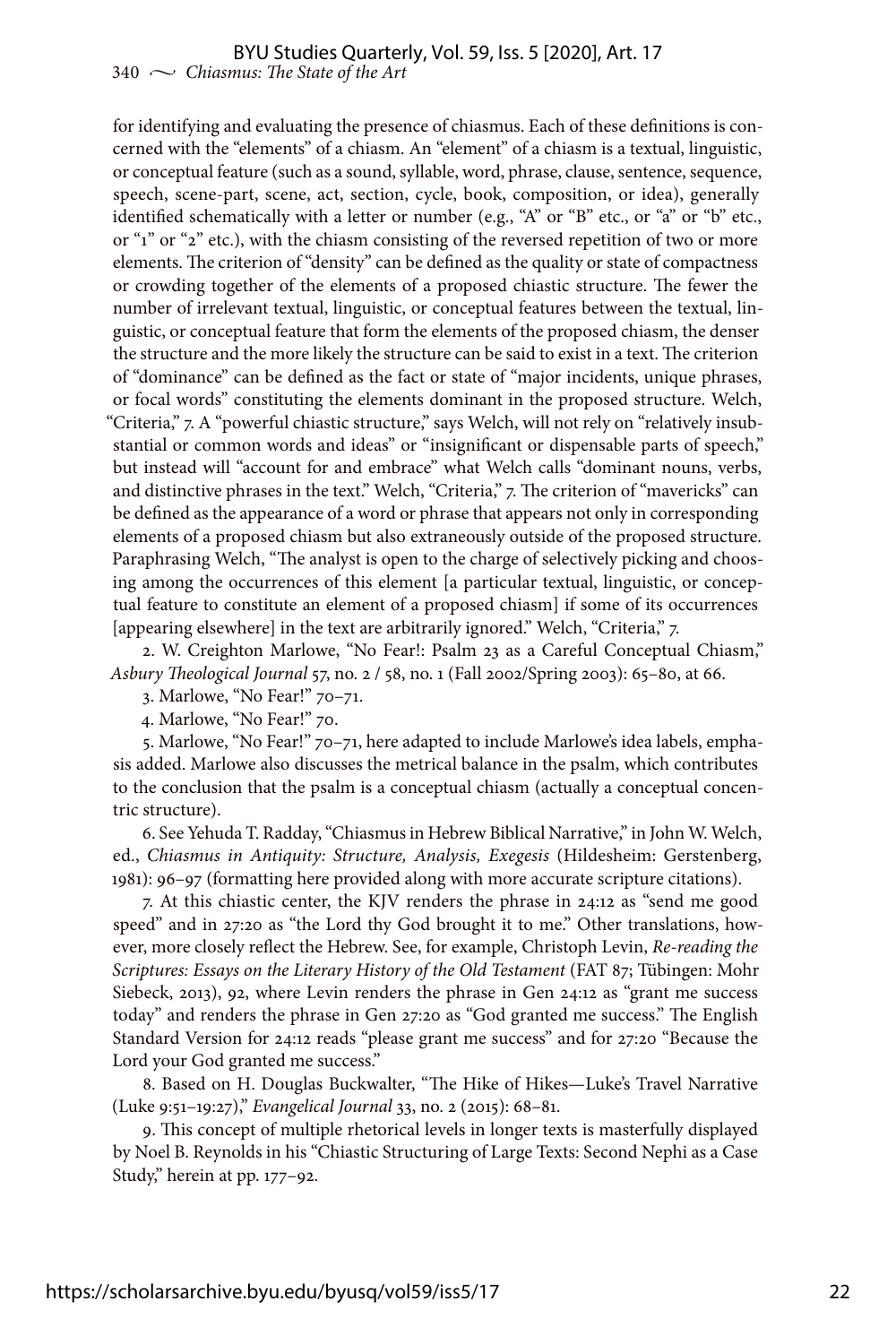10. Buckwalter, "Luke's Travel Narrative," 70, emphasis in original. (Buckwalter's notes about disciples under c and cʹ are omitted here, and letters designating elements are rendered in lowercase to match usage in this present paper.)

11. Buckwalter, "Luke's Travel Narrative," 70, emphasis in original. (Letters designating elements are rendered in lowercase to match usage in this present paper.)

12. Note the reversion to direct parallelism at Dʹ, Bʹ, Cʹ, Aʹ.

13. Adapted from Radday, "Chiasmus in Hebrew Narrative," 87. (Here, I complete the phrases and correct the sequence of elements Dʹ through Aʹ).

14. Leslie C. Allen, "The Structuring of Ezekiel's Revisionist History Lesson (Ezekiel 20:3–31)," *CBQ* 54, no. 3 (1992): 448–62.

15. Allen, "Structuring," 452, emphasis added.

16. Allen, "Structuring," 459–60.

17. The Original Manuscript of the chapter has about 1,247 words. See Royal Skousen, ed., *The Original Manuscript of the Book of Mormon: Typographical Facsimile of the Extant Text* (Provo, UT: Foundation for Ancient Research and Mormon Studies [FARMS], 2001): 319–25; and the Printer's Manuscript has about 1,235 words. See Royal Skousen, *The Printer's Manuscript of the Book of Mormon: Part Two—Alma 17–Moroni 10* (The Printer's Manuscript, vol. 2; Provo, UT: FARMS, 2001): 572–76.

18. The scheme portrayed here is my modification of John W. Welch, "Chiasmus in the Book of Mormon," in Noel B. Reynolds, ed., *Book of Mormon Authorship: New Light on Ancient Origins* (Religious Studies Monograph Series 7; Provo, UT: Religious Studies Center, Brigham Young University, 1982): 49–50. My modification adds elements M and Mʹ, which account for the lacuna that otherwise exists in Welch's scheme (which skips the text of verses 7–9). I find the parallels in my proposed elements M and Mʹ account for what is set forth in verses 7–9 and the first part of verse 22.

19. Adapted from Radday, "Chiasmus in Hebrew Narrative," 87. Here, again, I include both the completed phrases of the chiasm and the corrected sequence of elements D' through A' but also add, in regular font, the text of the passage that falls outside of the elements of the chiasm.

20. I differ from Radday by not omitting the phrases "as he hath done, so shall it be done to him" and "so shall it be done to him again" from the proposed chiasm, for those phrases, too, are repeated. I would include those phrases within elements I and I' of his proposed pattern, accounting for them respectively together with the phrases "cause a blemish in his neighbour" in his element I and "caused a blemish in a man" in his element Iʹ.

21. The bold font elements of the chiasm depicted here with phrases quoted from the KJV are based on Allen, "Structuring," 459–60, where Allen depicts the chiasm using his own English-language translation from the Hebrew.

22. Shorter chiasms generally are immune from challenge for lack of other material competing for attention. See David Noel Freedman, "Preface," in John W. Welch, ed., *Chiasmus in Antiquity: Structure, Analysis, Exegesis* (Hildesheim: Gerstenberg, 1981), 7. According to Freedman, "Questions are generally raised, at this level, not about the existence or identification of the [chiastic] device. . . ." The same principle could be applied to large-scale chiasms where the phrases are presented as text for each element of the pattern, without any potentially subjective descriptive labeling used to constitute the elements.

23. See Allen, "Structuring," 459–60.